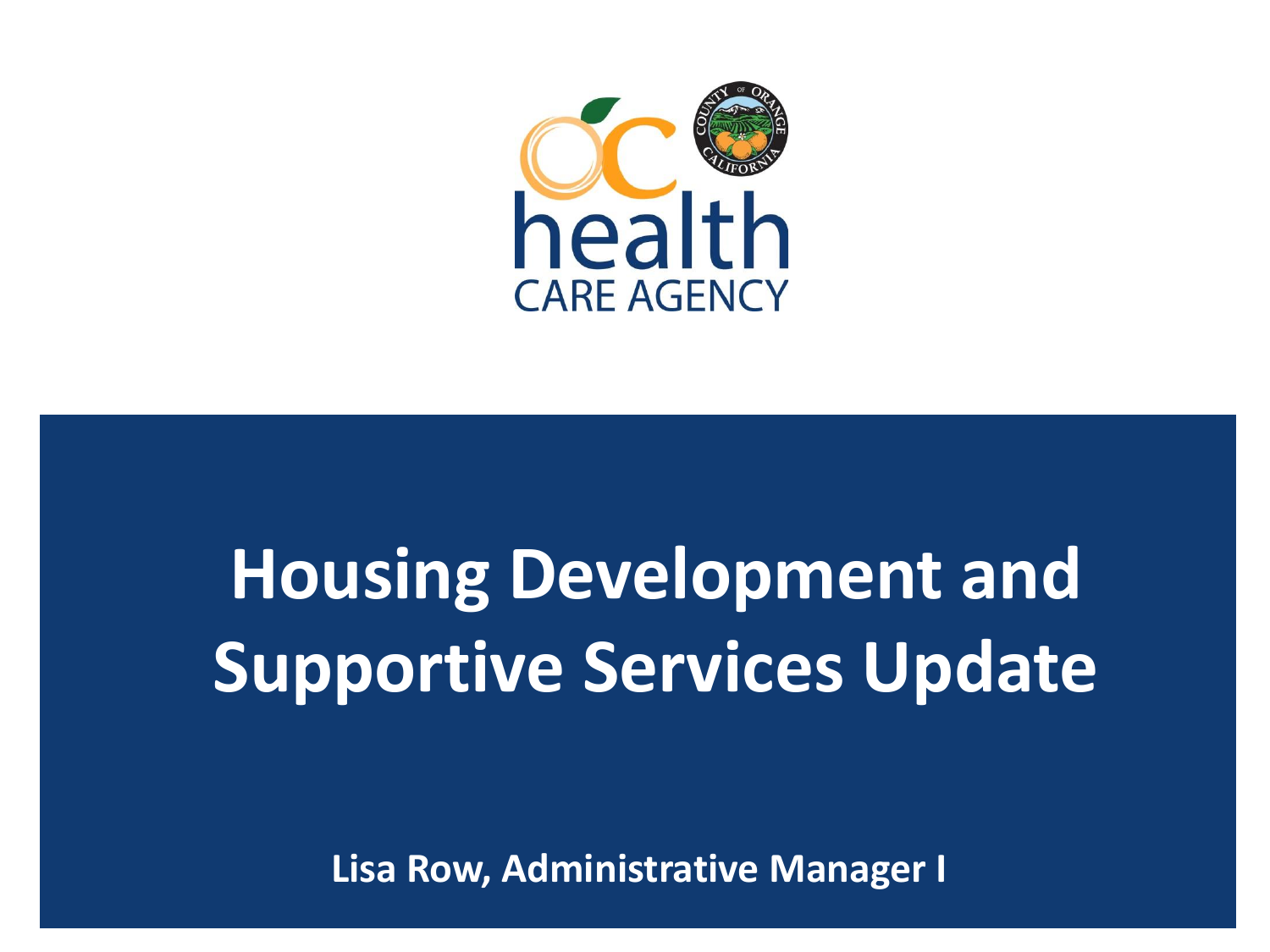

- **Development and Funding of MHSA housing**
- **Inventory and Pipeline**
- **Permanent Supportive Housing and Supportive Services**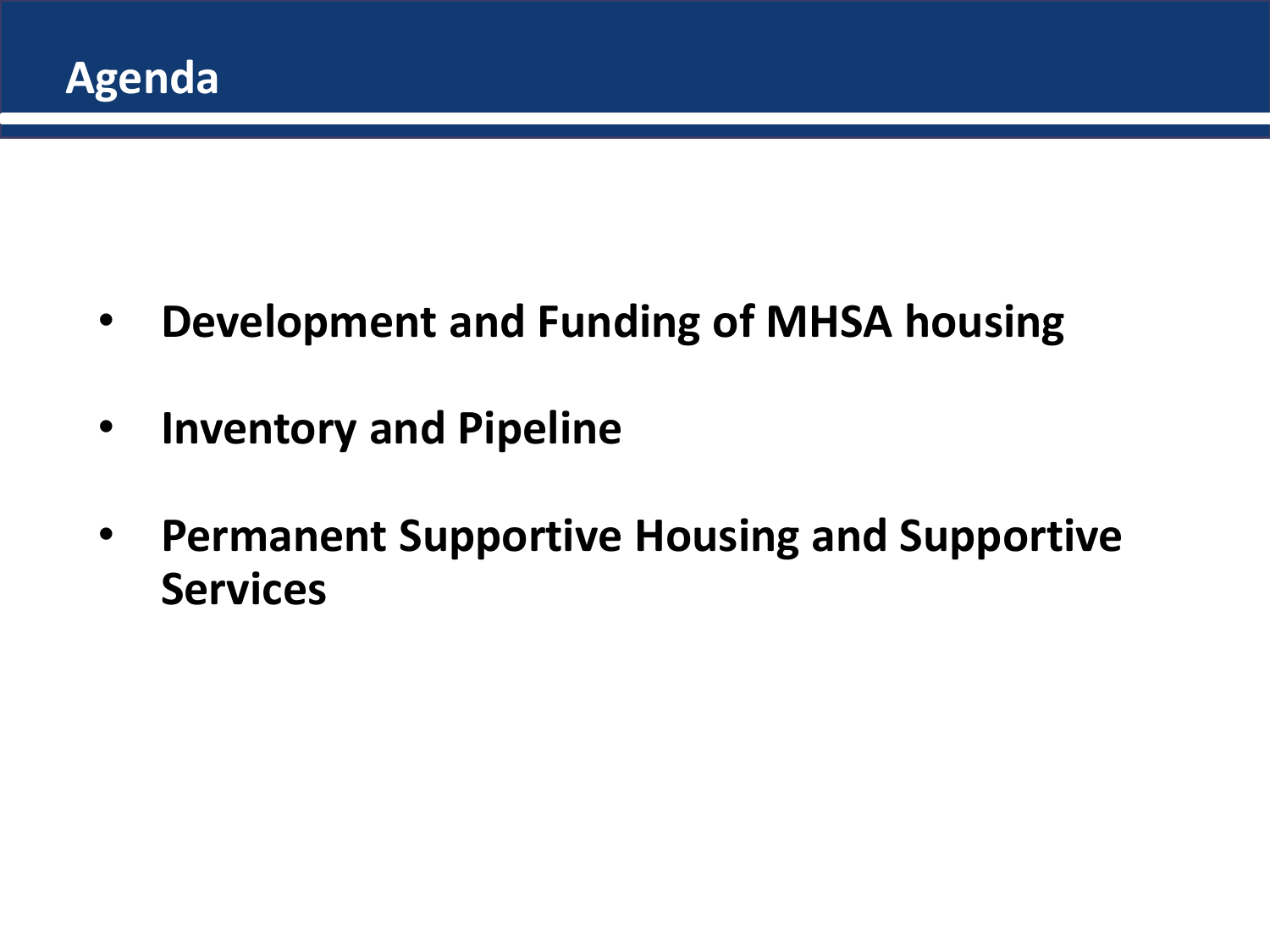# **Overview of Housing Programs for MHSA Population**

- One Time Funding
- MHSA Housing Program
- SNHP
- NPLH
- Orange County Housing Finance Trust
- 2020 Supportive Housing Notice of Funding Availability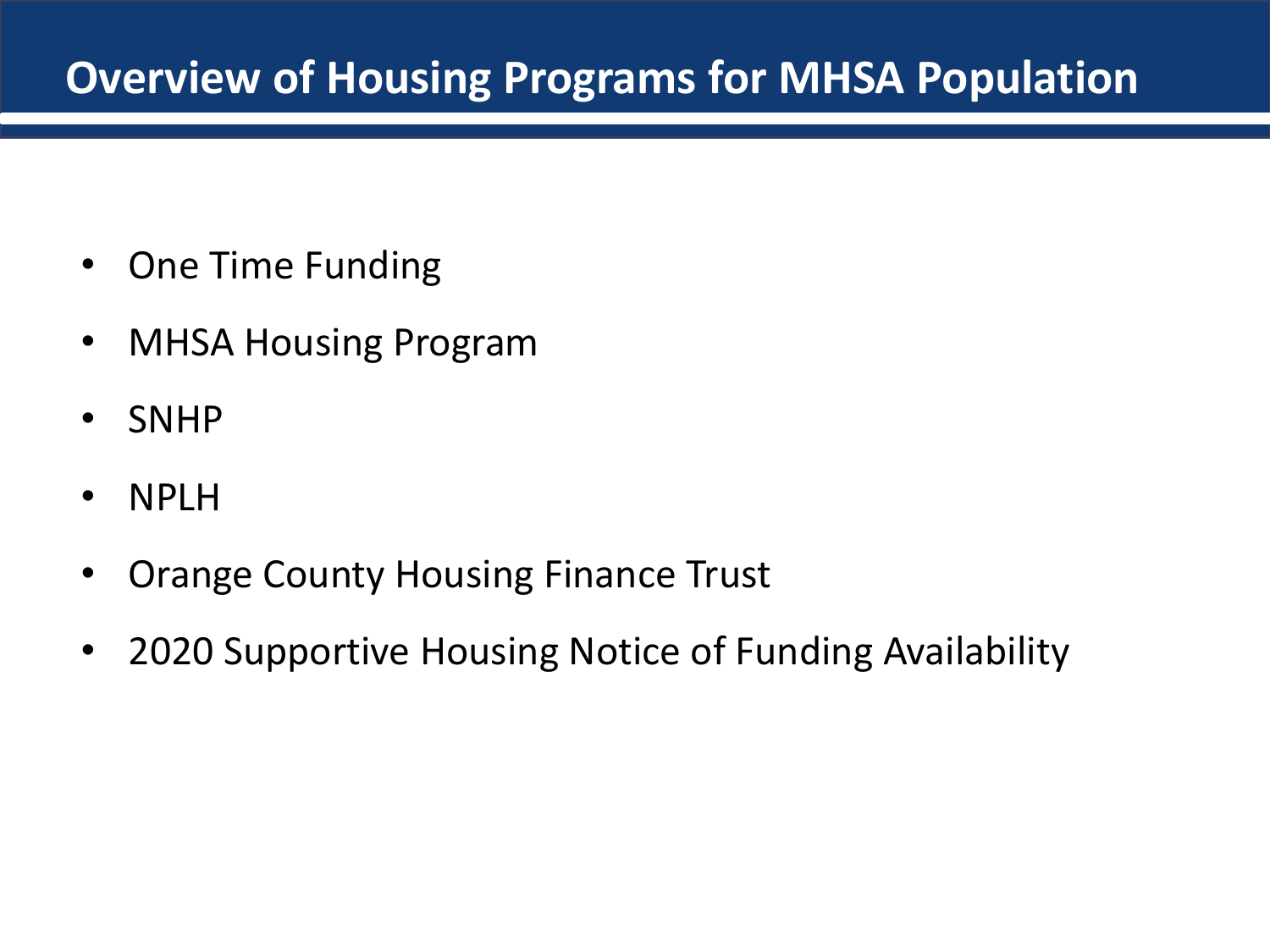#### **MHSA Housing Development Programs**

- MHSA funding provides for the development (capital/bricks and mortar), as well as the operations (capitalized operating subsidy reserve, COSR) of permanent supportive housing.
- Target Population: Individuals living with SMI and are experiencing homelessness.
- Each MHSA housing program has similar but unique guidelines and requirements.
	- One Time Funding: 2006
	- MHSA Housing Program: 2008 2016
	- Special Needs Housing Program (SNHP): 2016 2020
	- No Place Like Home (NPLH): 2018 Present
	- OC Housing Finance Trust: 2019-Present
	- 2020 Supportive Housing NOFA (2020 NOFA): 2019-Present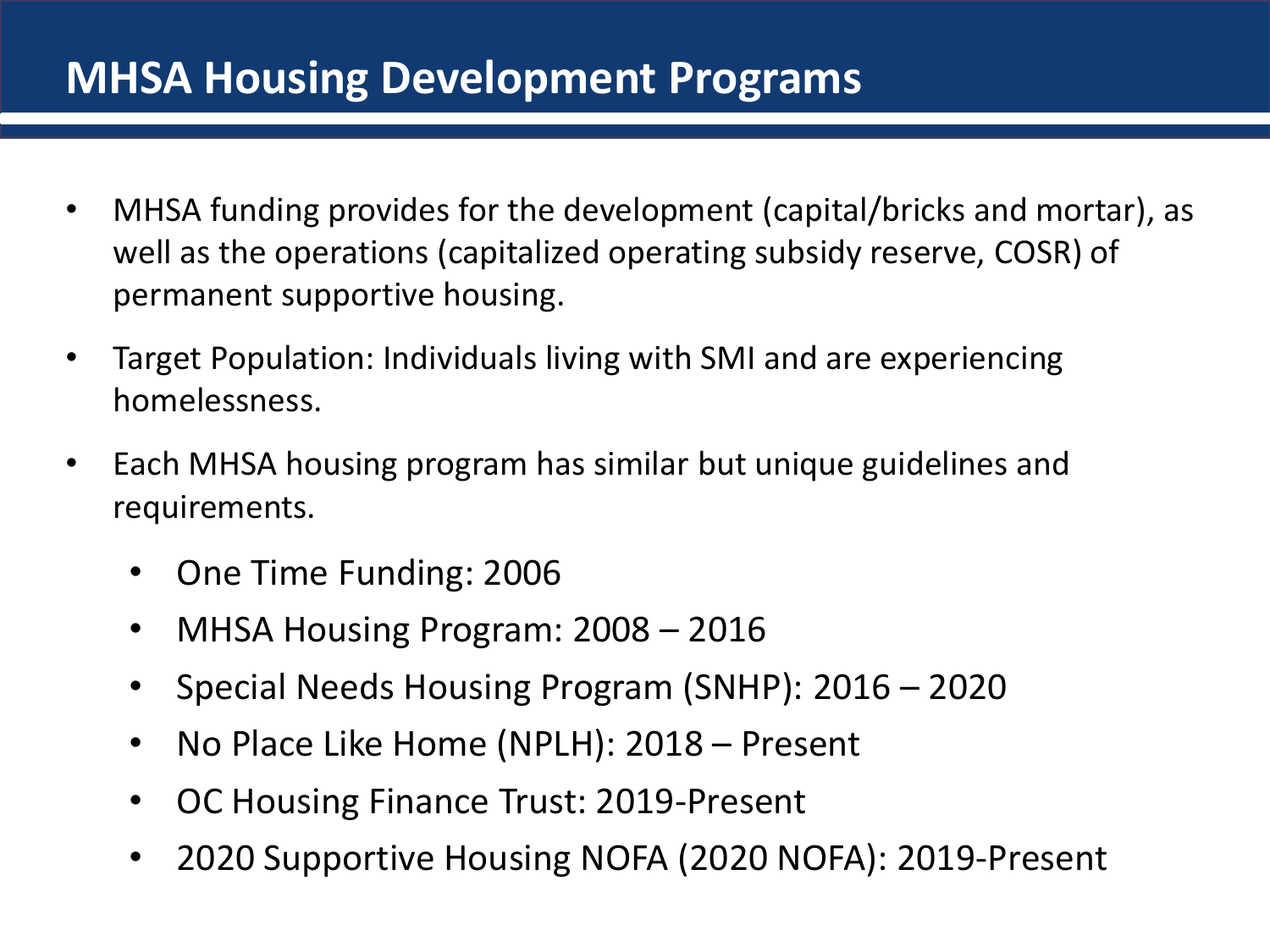# **Funding for MHSA Housing in Orange County**



■ One Time ■ MHSA Housing ■ NPLH ■ SNHP ■ OCFT ■ OCCR NOFA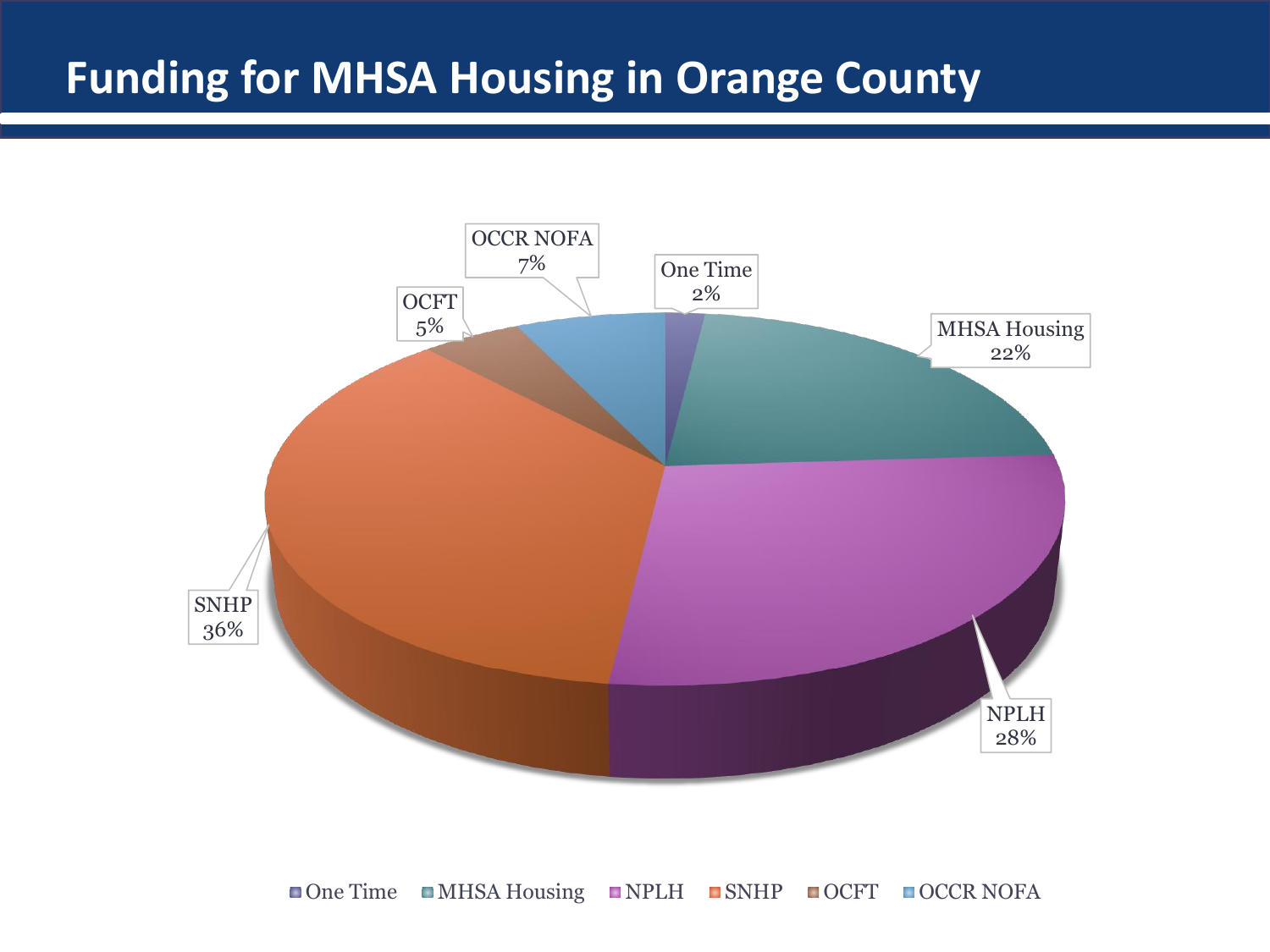#### **One Time Funding**

- Orange County received a One-Time Funding allocation of \$8 million of MHSA funds
- Two projects built

| <b>Project Name</b>               | <b>City</b>   | <b>MHSA Units</b> | <b>Total Units</b> |
|-----------------------------------|---------------|-------------------|--------------------|
| <b>Diamond Apartments</b>         | Anaheim       | 24                | 25                 |
| Doria I Apartment<br><b>Homes</b> | <b>Irvine</b> | 10                | 134                |
|                                   | <b>Total</b>  | 34                | 159                |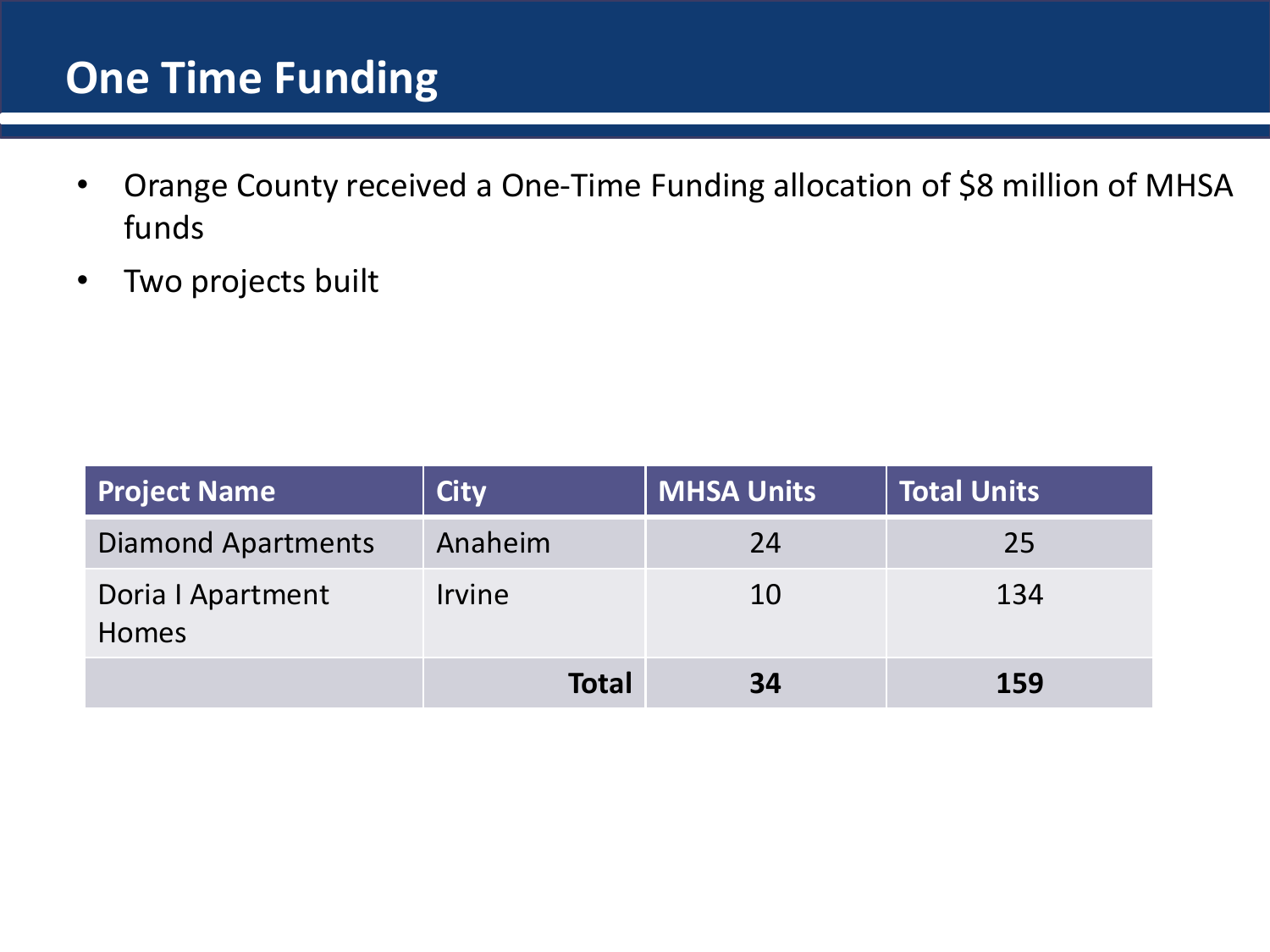# **MHSA Housing Program**

- Orange County received \$33.1 million for MHSA housing program
- Ten projects were built

| <b>Project Name</b>                | <b>City</b>      | <b>MHSA Unit</b> | <b>Total Units</b> |
|------------------------------------|------------------|------------------|--------------------|
| <b>Doria II Apartment Homes</b>    | <b>Irvine</b>    | 10               | 134                |
| Avenida Villa                      | Anaheim          | 28               | 29                 |
| <b>Cotton's Point</b>              | San Clemente     | 15               | 76                 |
| <b>Capestone Family Apartments</b> | Anaheim          | 19               | 60                 |
| Alegre                             | <b>Irvine</b>    | 11               | 104                |
| <b>Henderson House</b>             | San Clemente     | 14               | 14                 |
| <b>Rockwood Apartments</b>         | Anaheim          | 15               | 70                 |
| Depot at Santiago                  | Santa Ana        | 10               | 70                 |
| <b>Fullerton Heights</b>           | <b>Fullerton</b> | 24               | 36                 |
| <b>Oakcrest Heights</b>            | Yorba Linda      | 14               | 54                 |
|                                    | Total            | 160              | 647                |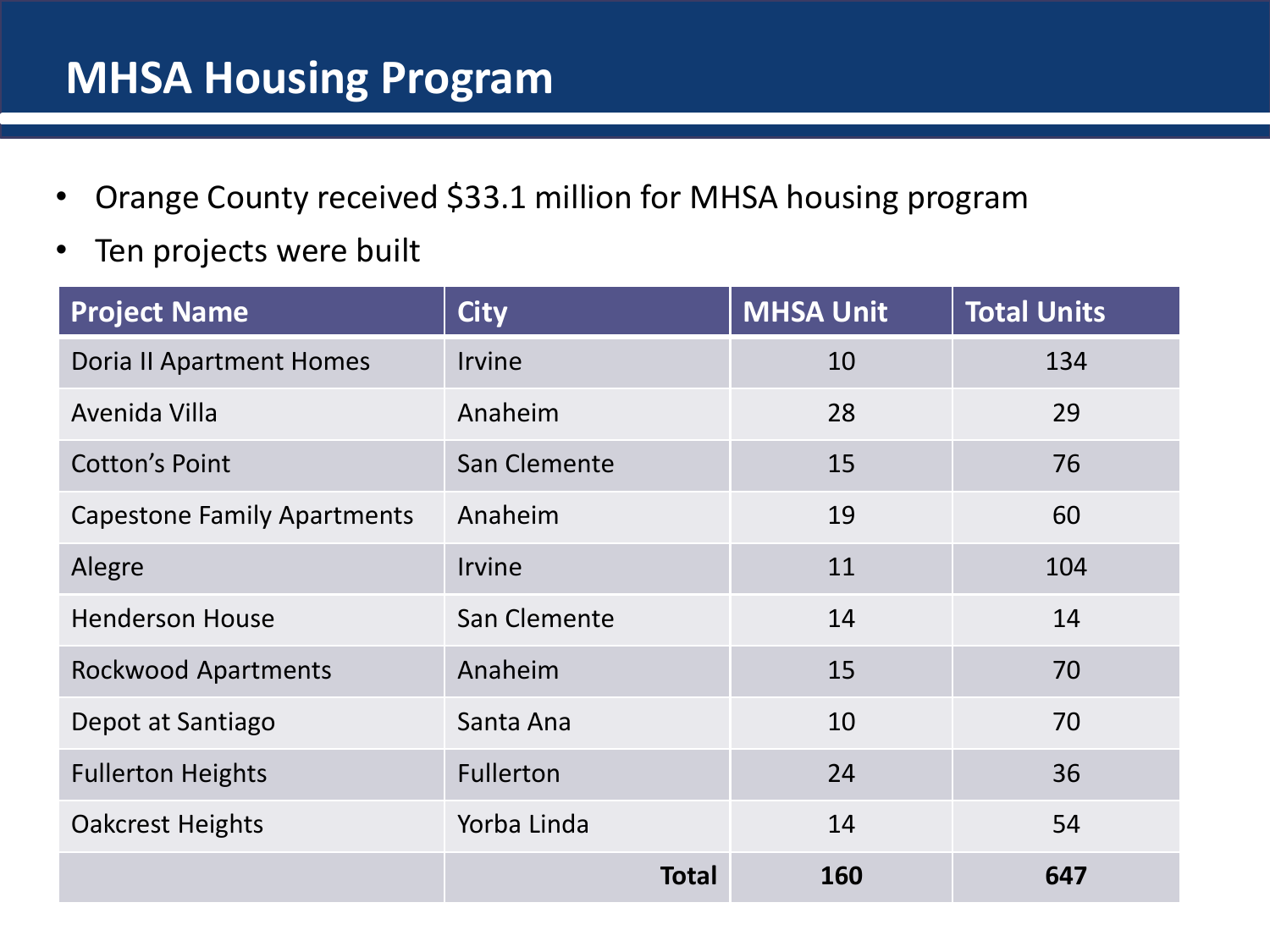- SNHP allowed counties to continue to fund PSH
- Administered by California Housing Finance Agency (CalHFA)
- 2020: SNHP discontinued
- SNHP funds must be expended by June 2022
- \$95.5 million dedicated to SNHP funding
- Five (5) projects built
- Twelve (12) projects in process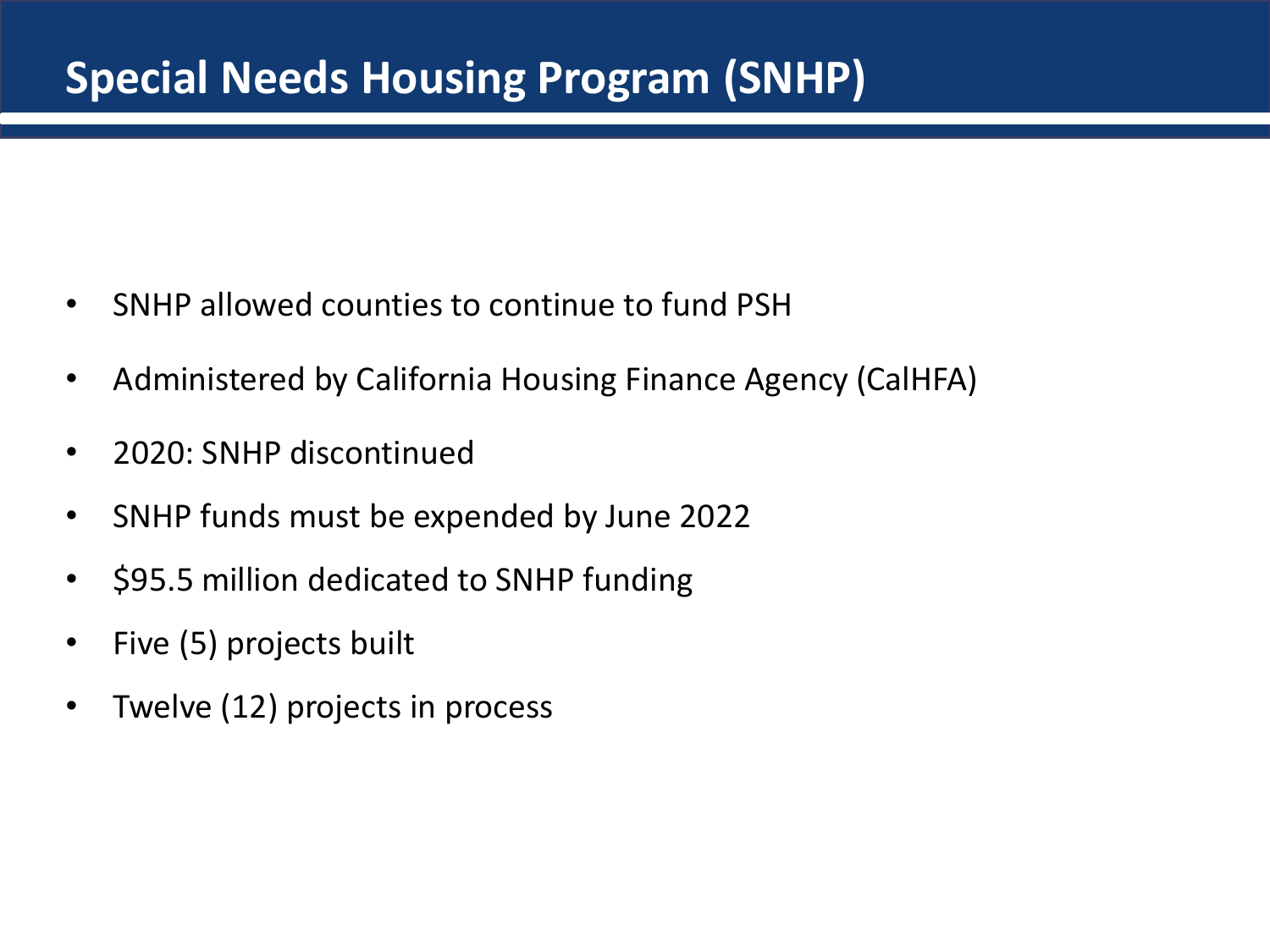# **SNHP Built**

| <b>Project Name</b>         | <b>City</b>  | <b>SNHP Unit</b> | <b>Total Units</b> |
|-----------------------------|--------------|------------------|--------------------|
| Santa Ana Arts Collective   | Santa Ana    | 15               | 58                 |
| Hero's Landing              | Santa Ana    | 20               | 76                 |
| Casa Querencia              | Santa Ana    | 28               | 57                 |
| <b>Buena Esperanza</b>      | Anaheim      | 35               | 70                 |
| <b>Westminster Crossing</b> | Westminster  | 20               | 65                 |
|                             | <b>Total</b> | 118              | 326                |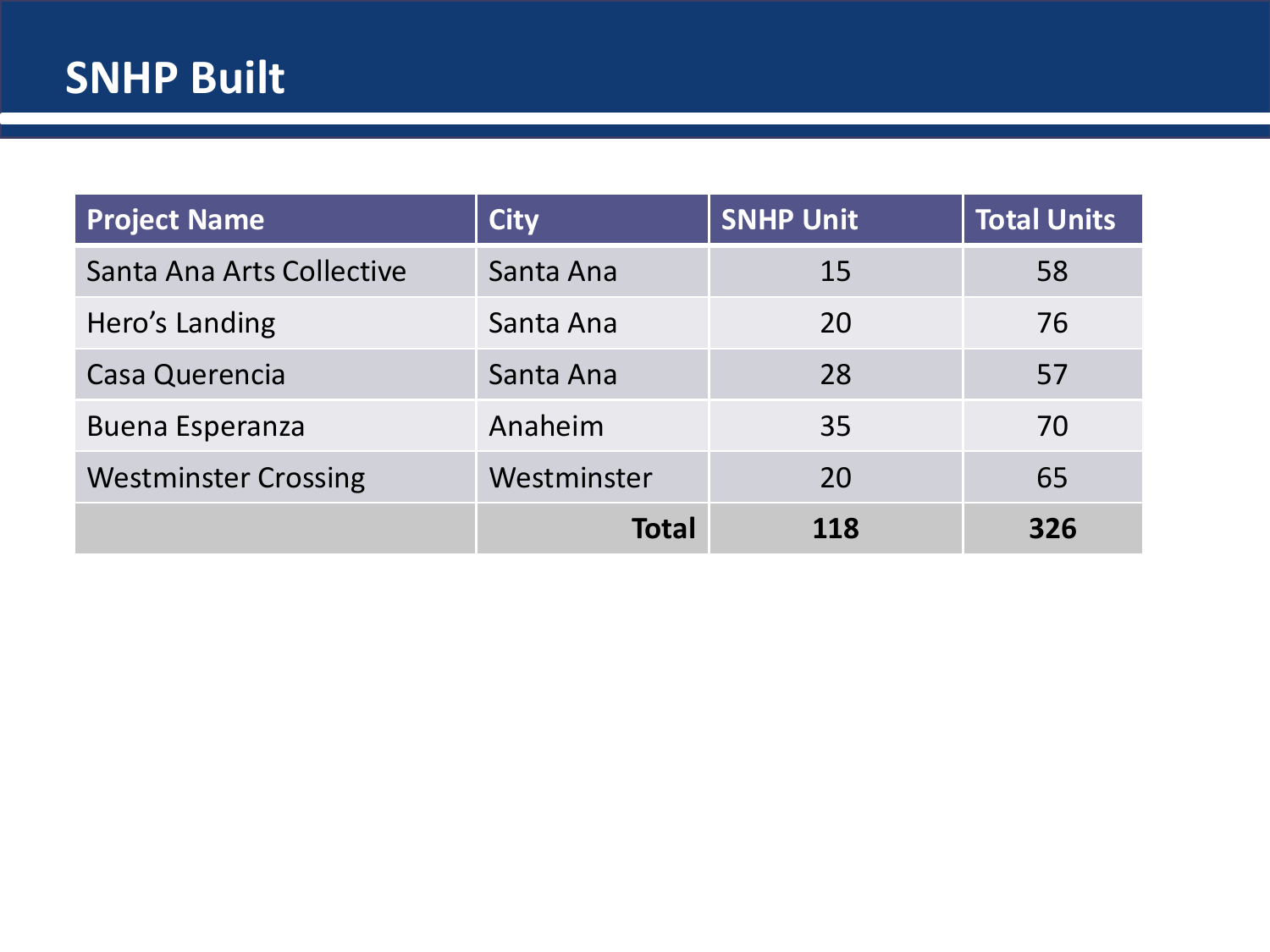| <b>Project Name</b>                | <b>City</b>         | <b>SNHP Units</b> | <b>Total Units</b> |
|------------------------------------|---------------------|-------------------|--------------------|
| <b>Altrudy Seniors</b>             | Yorba Linda         | 10                | 48                 |
| Asent                              | <b>Buena Park</b>   | 28                | 58                 |
| The Groves Senior Apartments       | San Juan Capistrano | 10                | 75                 |
| <b>Francis Xavier</b>              | Santa Ana           | 13                | 17                 |
| Casa Paloma                        | <b>Midway City</b>  | 24                | 71                 |
| Lincoln Avenue Apartments          | <b>Buena Park</b>   | 10                | 55                 |
| <b>Legacy Square</b>               | Santa Ana           | 10                | 93                 |
| Villa St. Joseph                   | Orange              | 18                | 50                 |
| <b>Mountain View</b>               | Lake Forest         | 8                 | 66                 |
| <b>Carwright Family Apartments</b> | <b>Irvine</b>       | 10                | 60                 |
| <b>Orchard View Gardens</b>        | <b>Buena Park</b>   | 8                 | 66                 |
| Santa Angelina Senior Community    | Placentia           | 16                | 65                 |
|                                    | <b>Total</b>        | 165               | 729                |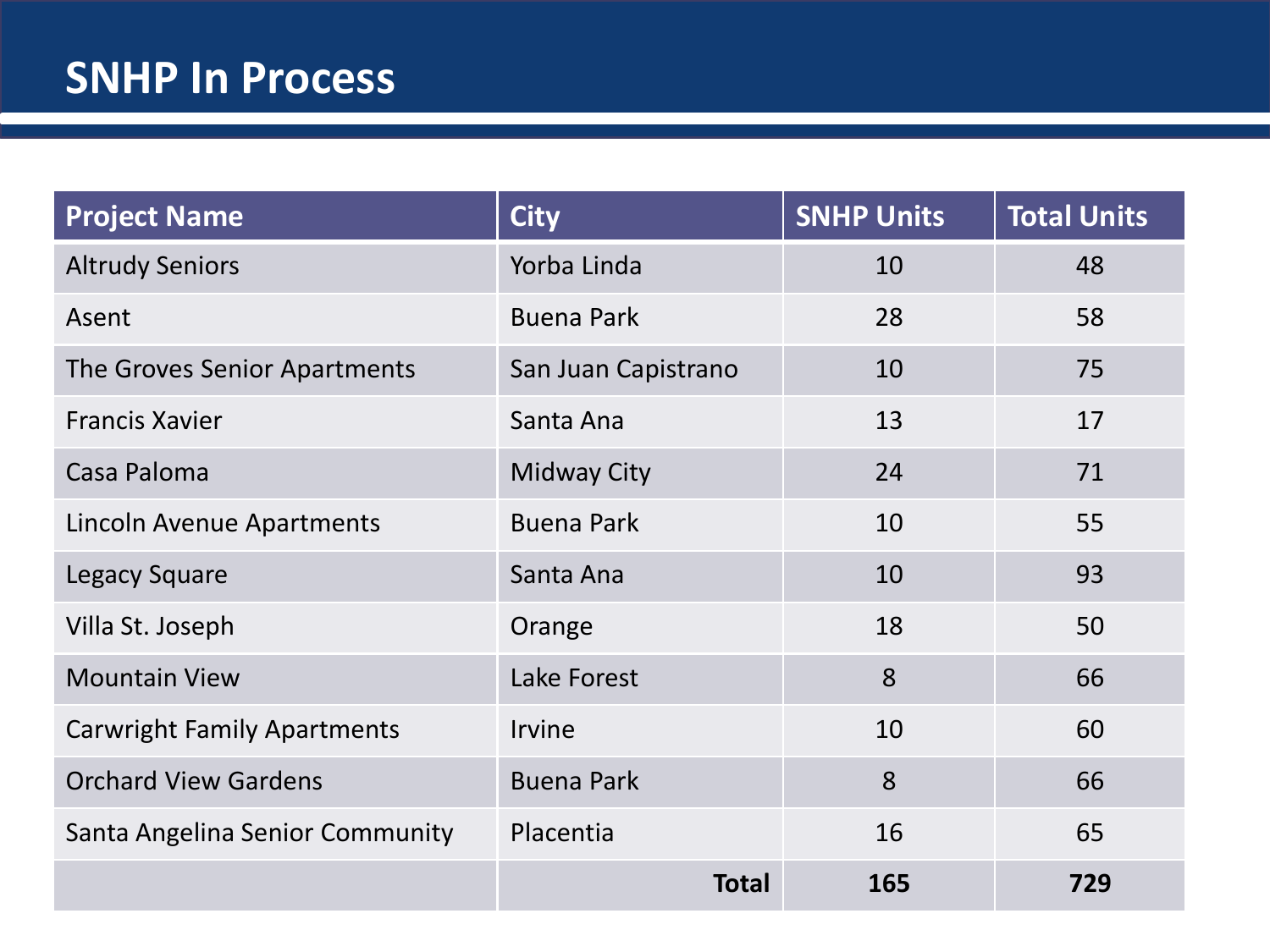Now that SNHP is over, what happen to the remaining money at CalHFA?

- The remaining MHSA funds are being spent in accordance with the amended Spending Plan approved by the Board on December 17, 2019
- Remaining SNHP funds were transferred back to the County:
	- 2020 Supportive Housing NOFA (2020 NOFA): allocated up to \$15.5 million
	- Orange County Housing Finance Trust (OCHFT): allocated up to \$20.5 million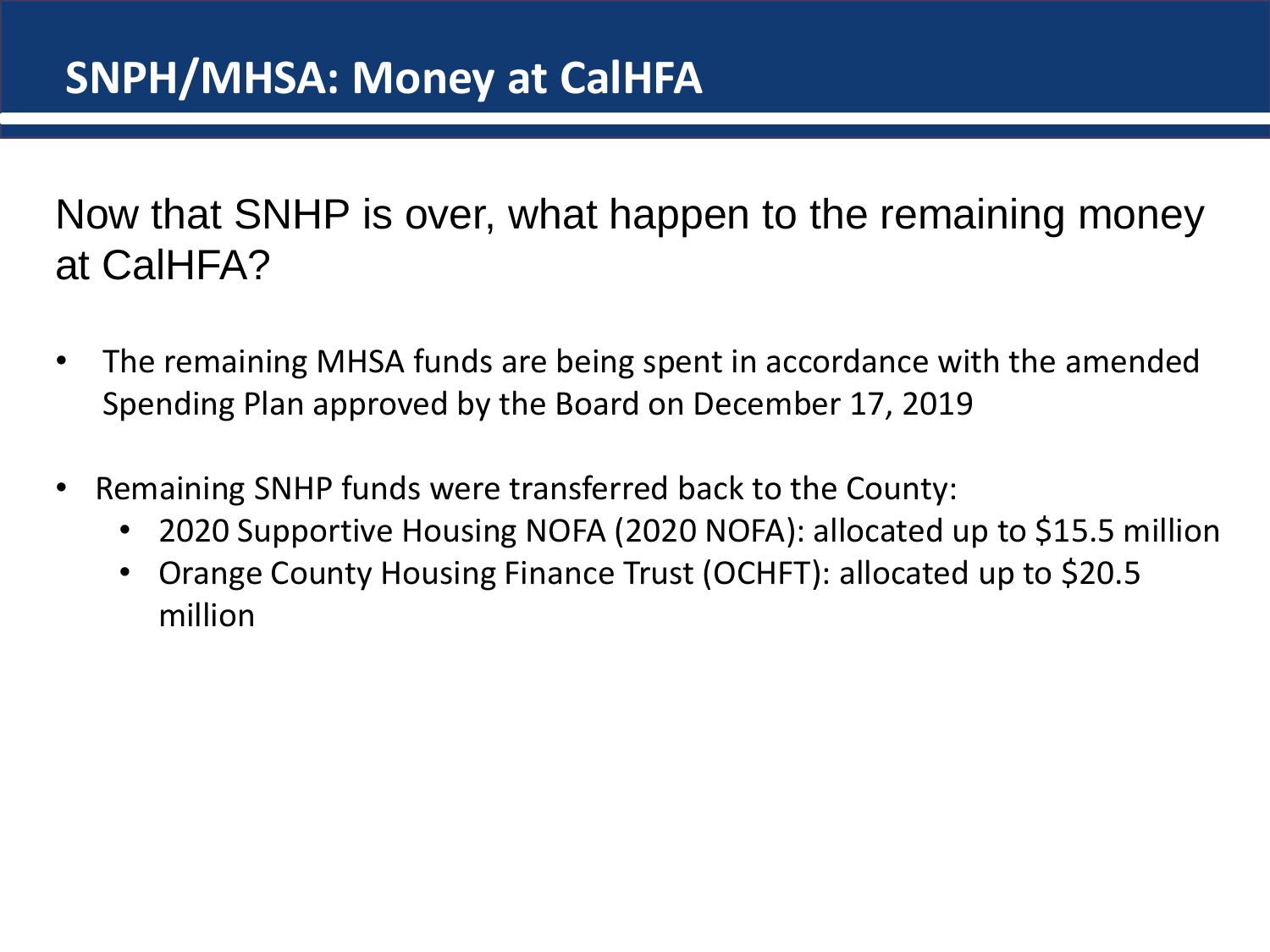# **2020 Supportive Housing NOFA**

- OC Housing & Community Development released the 2020 Supportive Housing Notice of Funding Availability in January 2020.
- The purpose of the NOFA: Make funding and vouchers available to promote the acquisition, new construction and acquisition of Supportive Housing.
- Funding Sources:
	- Orange County Housing Successor Agency funds
	- Federal HOME Investment Partnership Program funds
	- **Mental Health Services Act funds**
	- Project-Based Vouchers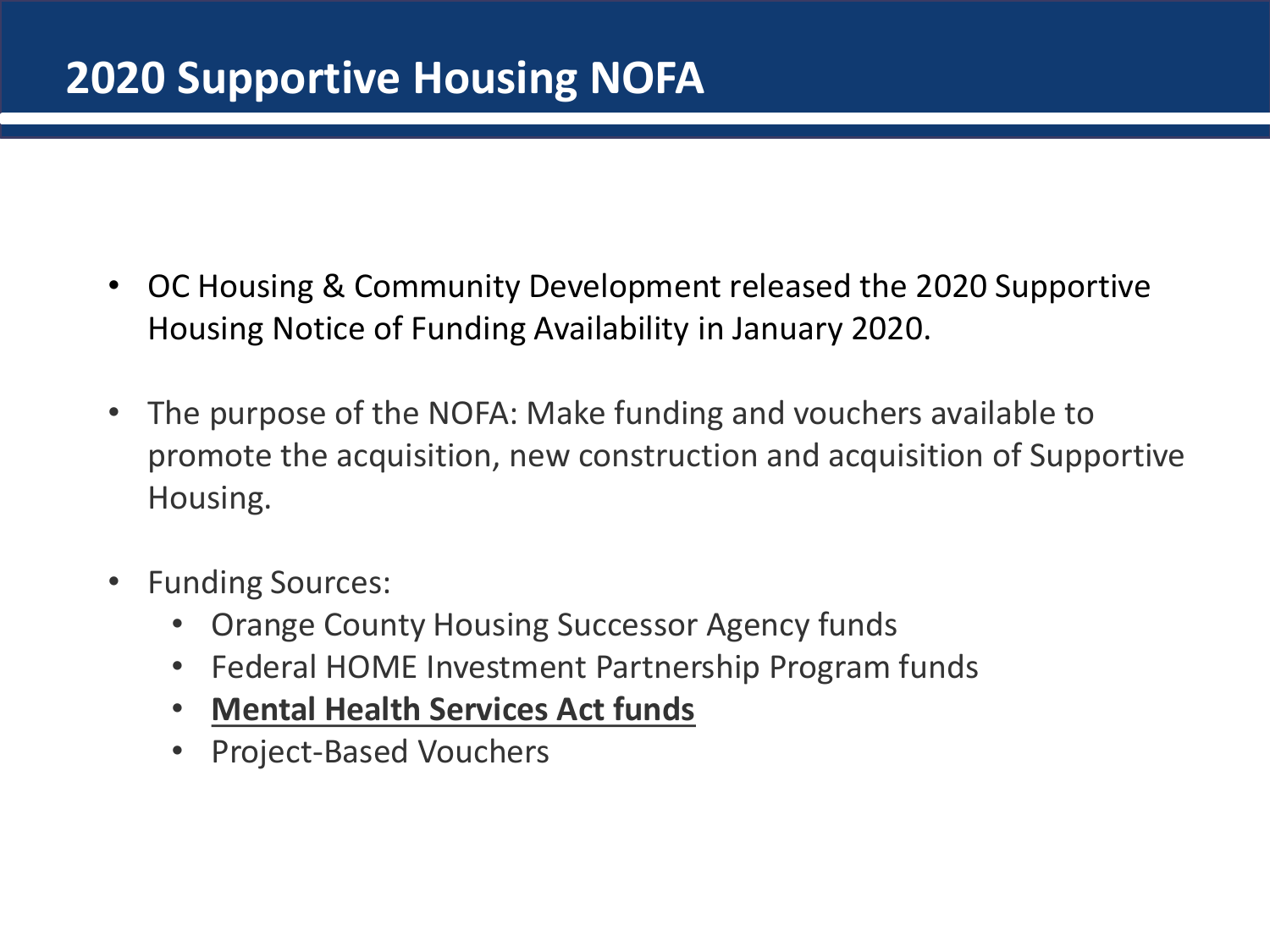| <b>Project Name</b>                              | <b>City</b>             | <b>MHSA Units</b> | <b>Total Units</b> |
|--------------------------------------------------|-------------------------|-------------------|--------------------|
| <b>Center of Hope</b>                            | Anaheim                 | 4                 | 72                 |
| <b>Huntington Beach Senior</b><br><b>Housing</b> | <b>Huntington Beach</b> | 21                | 43                 |
| Westview                                         | Santa Ana               | 26                | 85                 |
| Paseo Adelanto<br>(Pending)                      | San Juan<br>Capistrano  | 24                | 50                 |
|                                                  | TOTAL                   | 75                | 250                |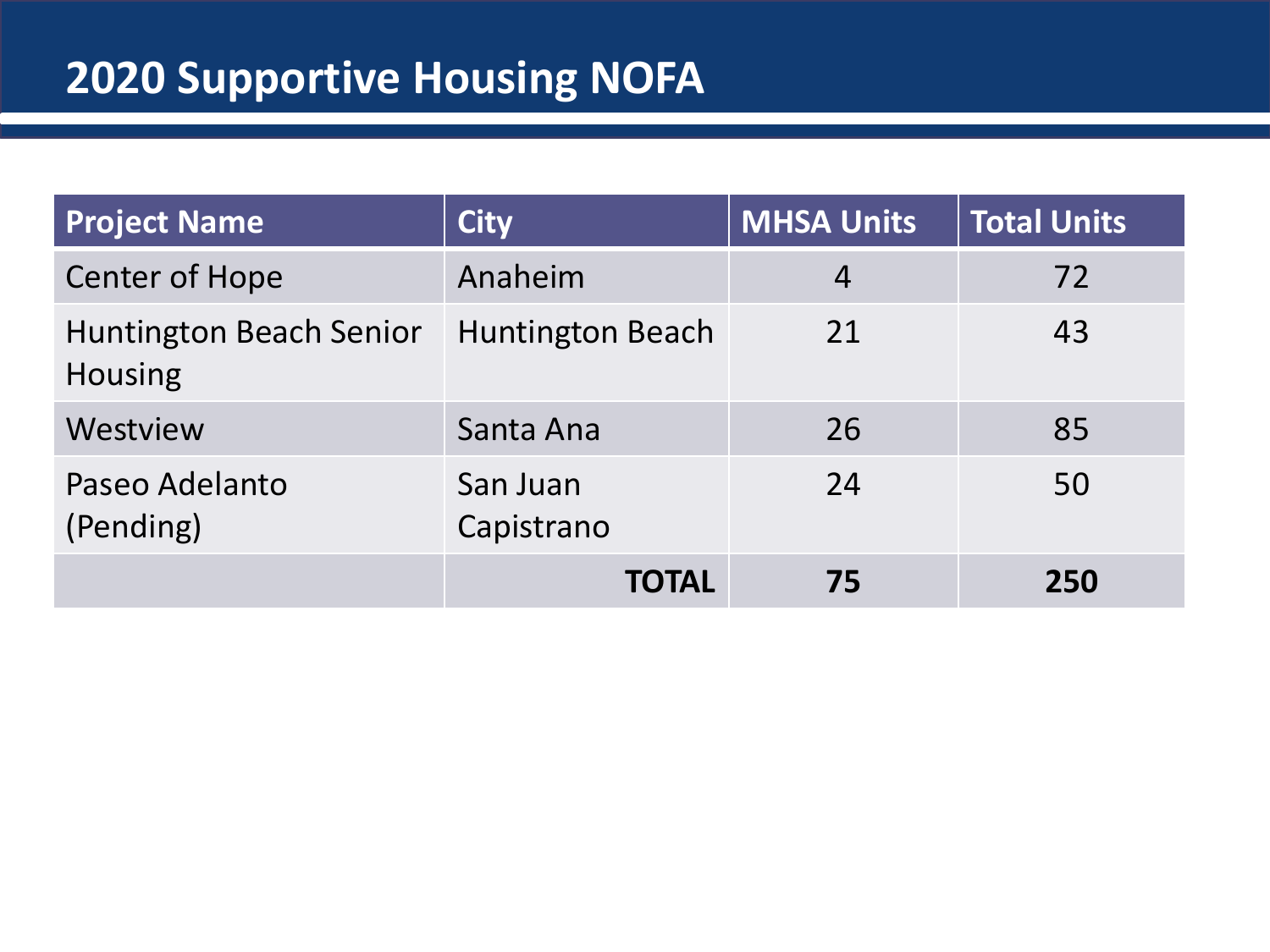#### **Orange County Housing Finance Trust**

- On September 11, 2018, Governor Jerry Brown signed Assembly Bill 448 into law which authorized the creation of the Orange County Housing Finance Trust.
- AB 448 allowed the County of Orange and any of the cities within Orange County to mutually create a joint powers authority.
- The collaborative effort allows the Orange County region to be more competitive and access additional funding sources available to address the homelessness and affordability crisis.
- On March 12, 2019, the Orange County Board of Supervisors approved the OCHFT Joint Powers Authority Agreement.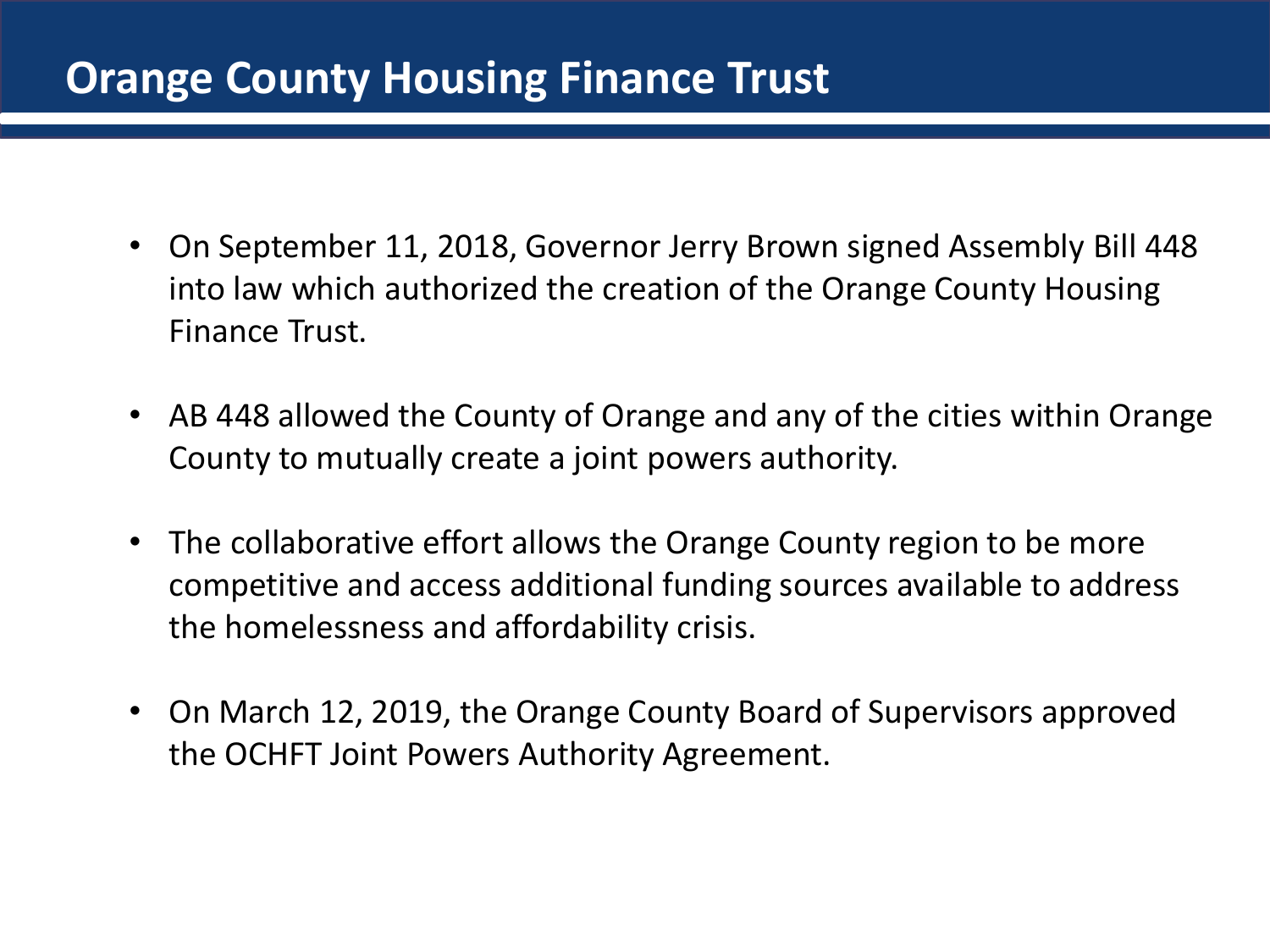# **OCFT: Developments: 2020**

| <b>Project Name</b>                   | <b>City</b>       | <b>MHSA Units</b> | <b>Total Units</b> |
|---------------------------------------|-------------------|-------------------|--------------------|
| <b>Center of Hope</b>                 | Anaheim           | 16                | 72                 |
| <b>Orchard View Senior</b><br>Gardens | <b>Buena Park</b> | 5                 | 66                 |
| Santa Angelina Senior<br>Community    | Placentia         | 5                 | 65                 |
| <b>North Harbor Village</b>           | Santa Ana         | 14                | 90                 |
|                                       | <b>Total</b>      | 40                | 293                |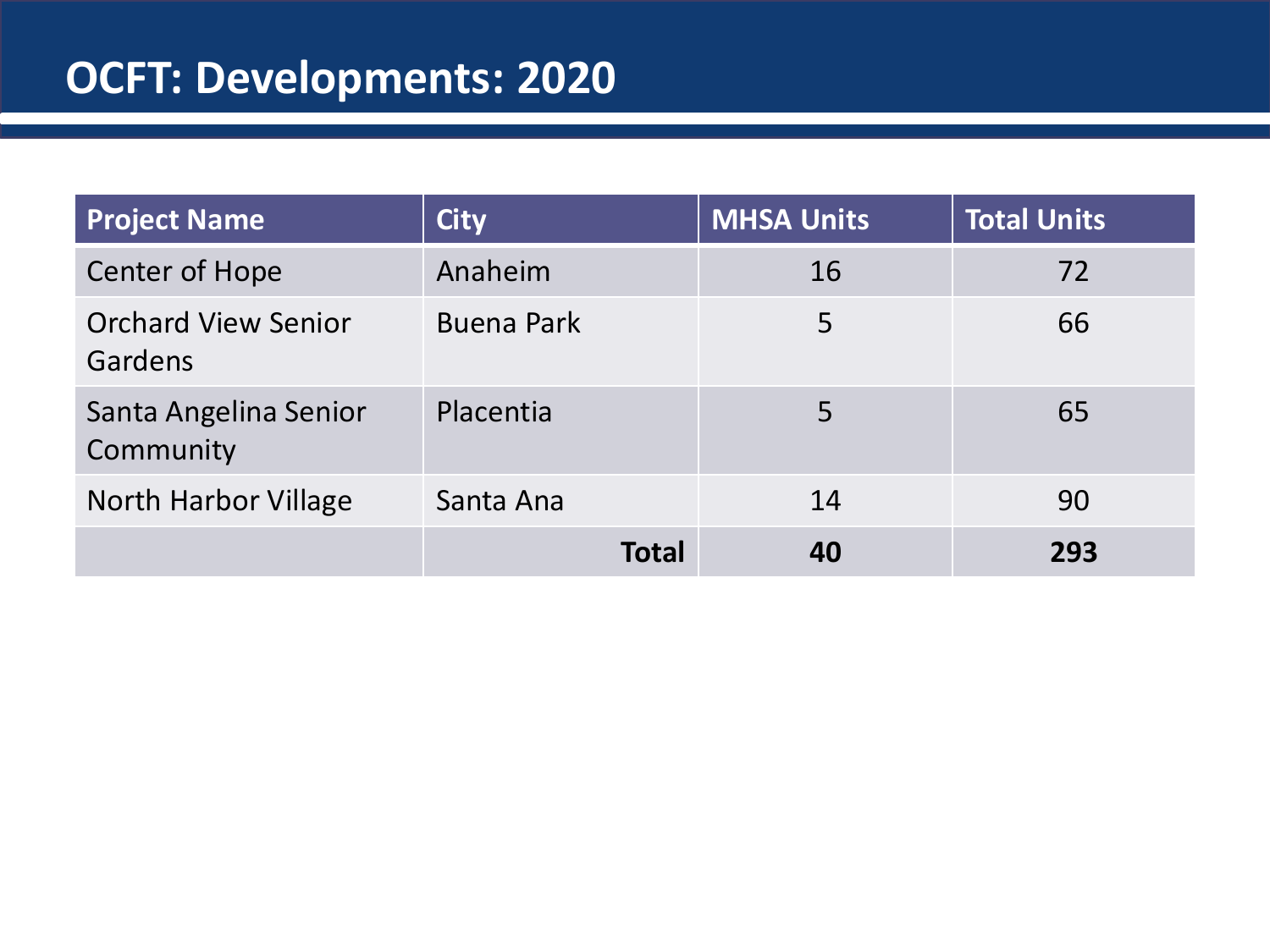| <b>Project Name</b>                 | <b>City</b>            | <b>MHSA Units</b> | Total Units |
|-------------------------------------|------------------------|-------------------|-------------|
| Paseo Adelanto                      | San Juan<br>Capistrano | 24                | 50          |
| Anaheim Midway                      | Anaheim                | 8                 | 86          |
| Crossroads at<br>Washington         | Santa Ana              | 15                | 86          |
| <b>Meadows Senior</b><br>Apartments | <b>Lake Forest</b>     | 7                 | 65          |
|                                     | <b>Total</b>           | 54                | 287         |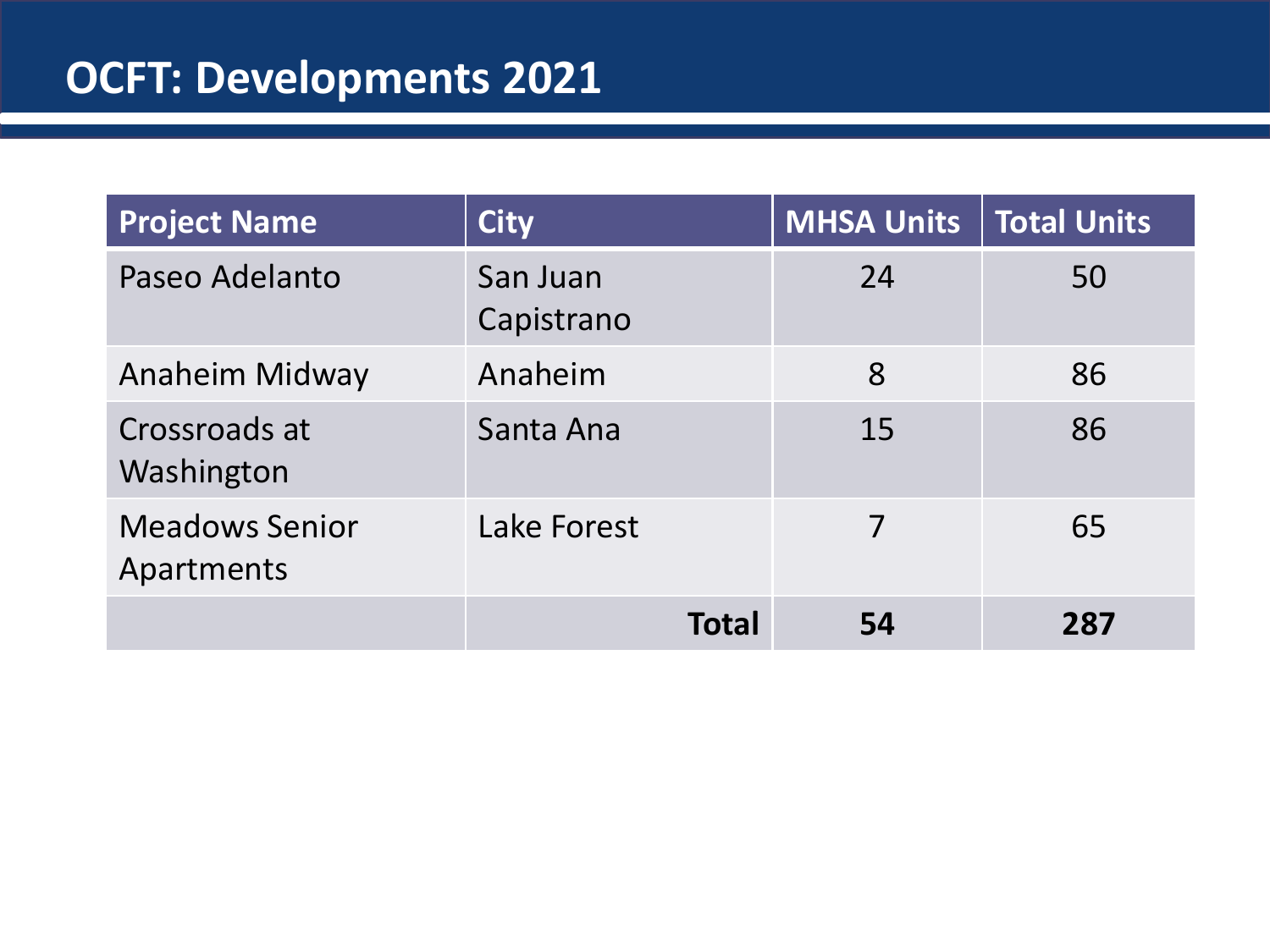#### **No Place Like Home**

- NPLH consist of two streams of funding:
	- o **Non Competitive** Orange County controlled
	- o **Competitive** Large County Pool- Statewide NOFA
- All NPLH funded units are required to only accept referrals through the local Coordinated Entry System (CES)
- Developments with more than 20 units must have less than 49% NPLH units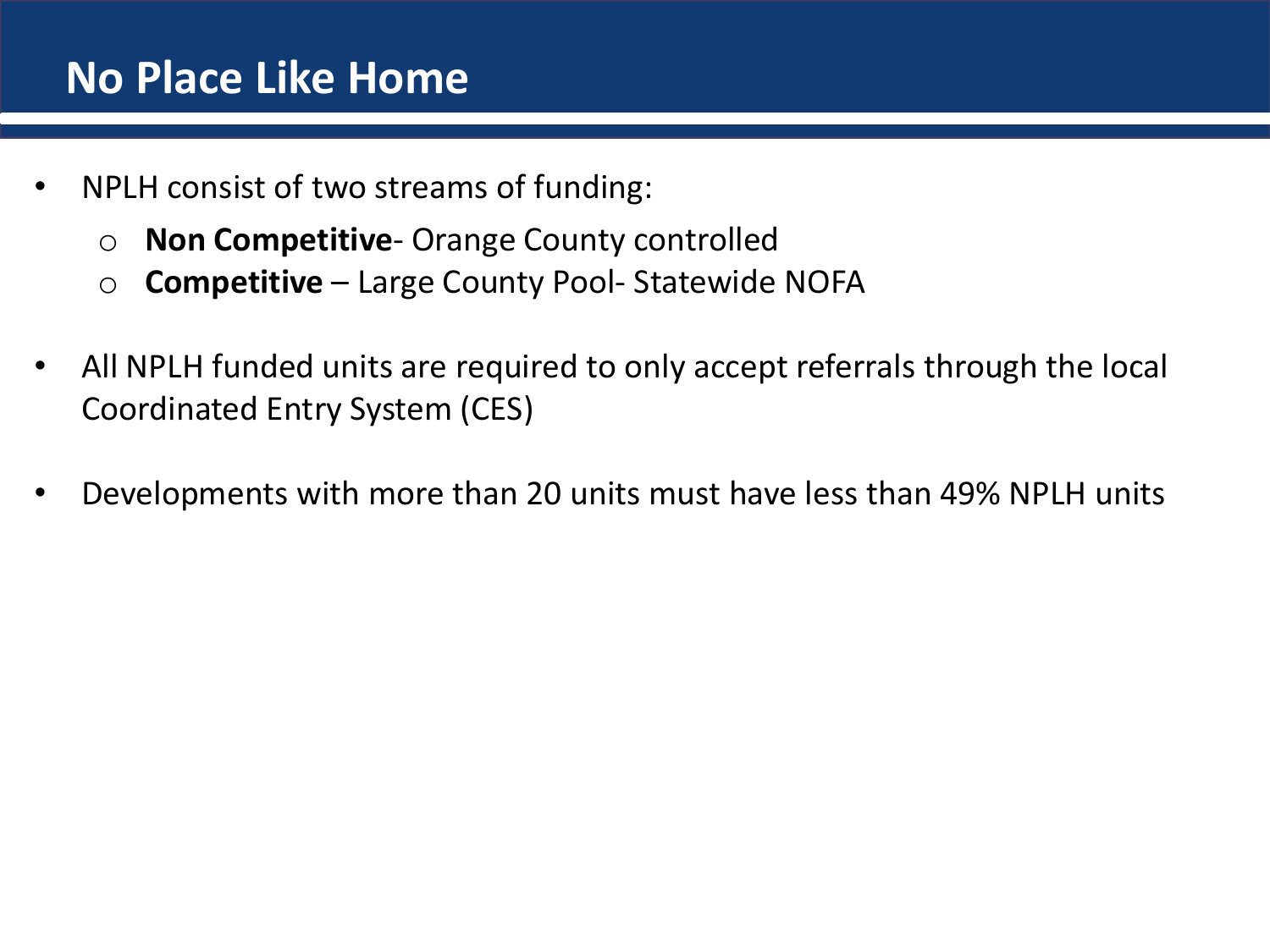#### **NPLH: Round 1**

- Four (4) projects from Orange County applied
- Three (3) projects from Orange County were awarded

| <b>Project Name</b>   | <b>City</b>  | <b>NPLH Units</b> | <b>Total Units</b> |
|-----------------------|--------------|-------------------|--------------------|
| Altrudy               | Yorba Linda  | 10                | 48                 |
| <b>Francis Xavier</b> | Santa Ana    | 9                 | 17                 |
| <b>Legacy Square</b>  | Santa Ana    | 16                | 93                 |
|                       | <b>Total</b> | 35                | 158                |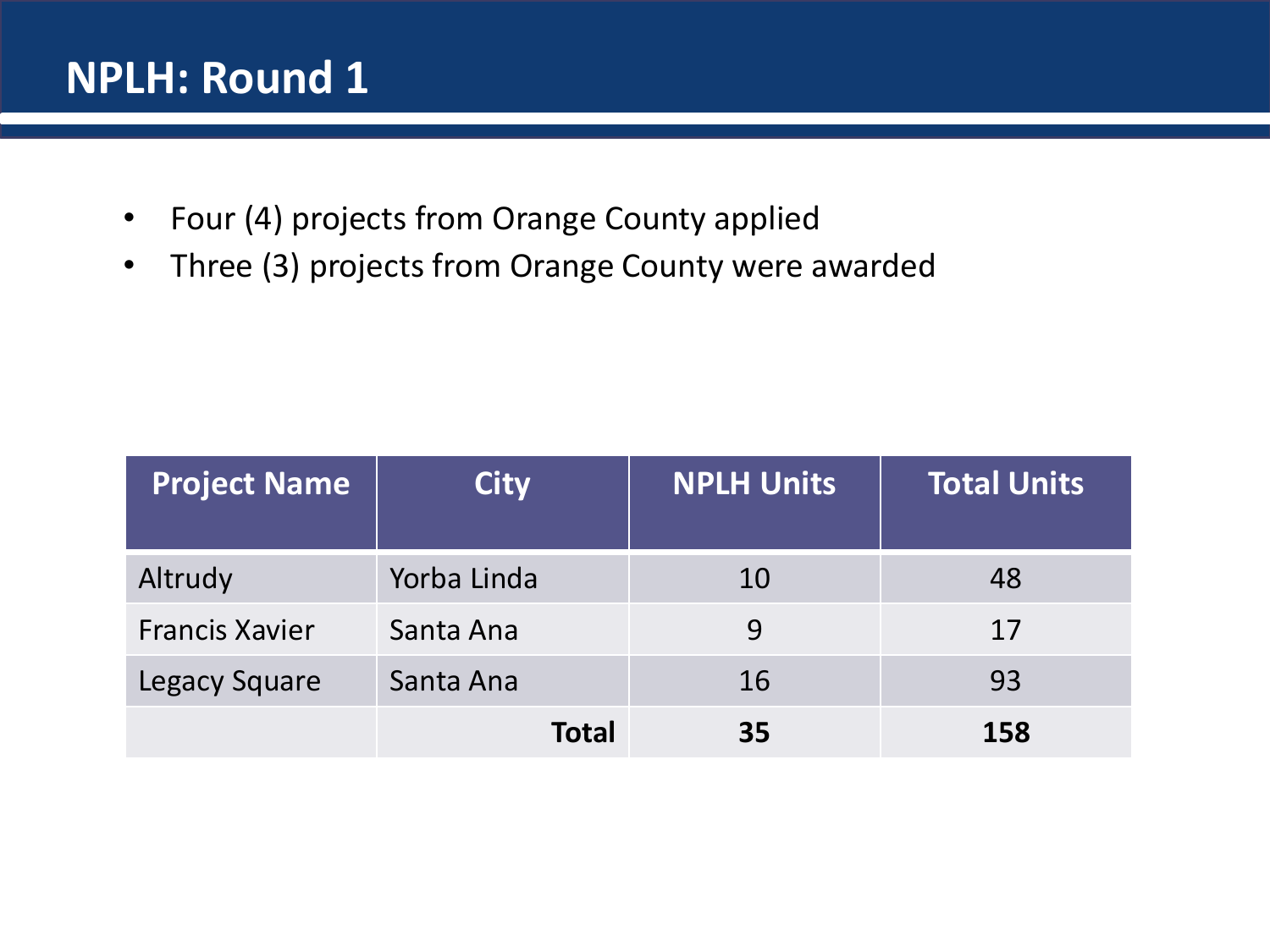#### **NPLH: Round 2**

- Round 2 was extremely competitive and over subscribed
- Nine (9) projects from Orange County applied
- One (1) project was initially recommended for funding, however they did not move forward due to re-structuring their financing approach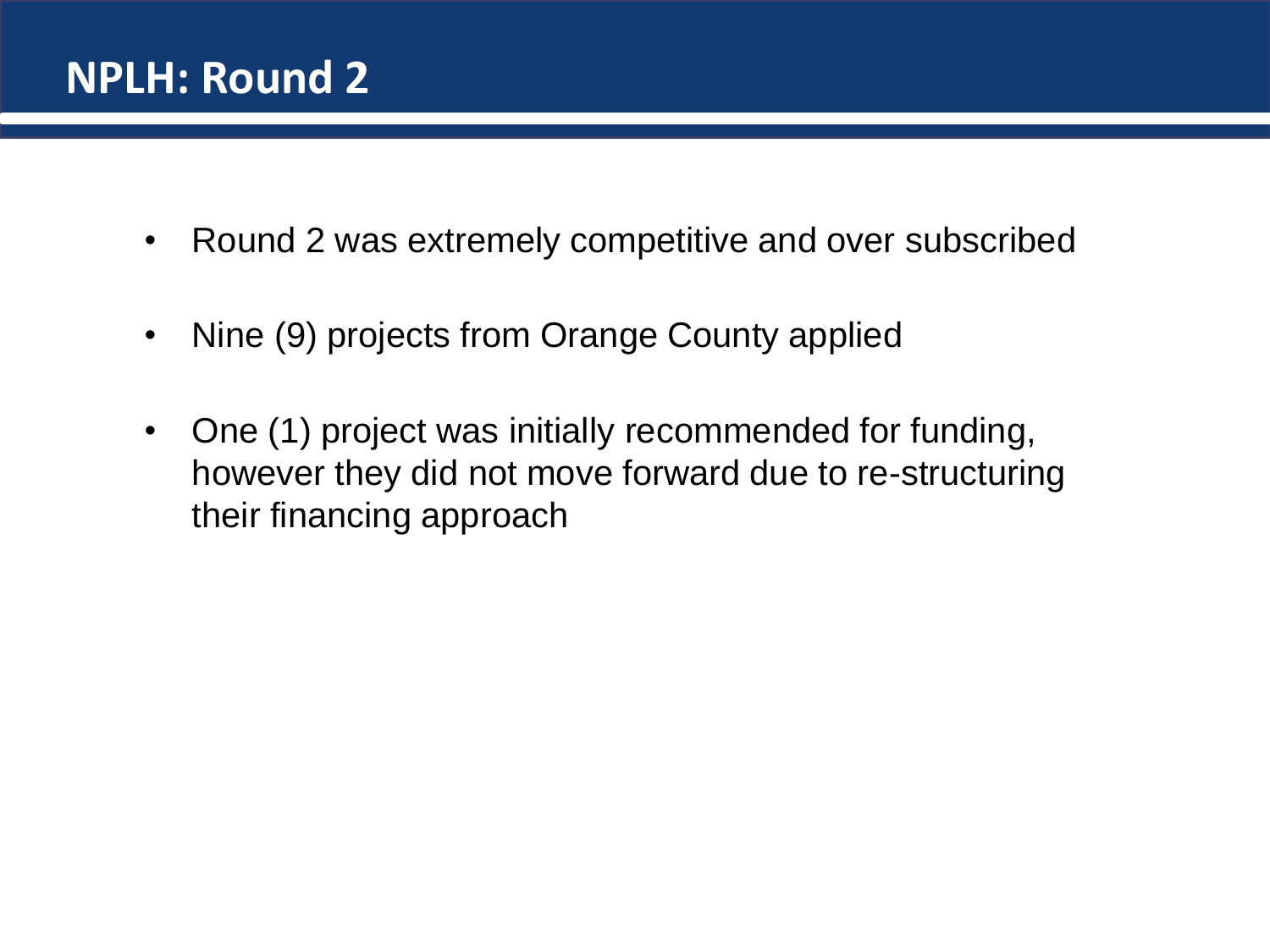#### **NPLH: Round 3**

- Seven (7) projects from Orange County applied
- Five (5) projects from Orange County were awarded

| <b>Project Name</b>                | <b>City</b>                | <b>NPLH Units</b> | <b>Total Units</b> |
|------------------------------------|----------------------------|-------------------|--------------------|
| Huntington<br><b>Beach Seniors</b> | Huntington<br><b>Beach</b> | 21                | 43                 |
| Santa Angelina<br>Senior           | Placentia                  | 21                | 65                 |
| Villa St. Joseph                   | Orange                     | 18                | 50                 |
| Center of Hope                     | Anaheim                    | 34                | 72                 |
| <b>Westview House</b>              | Santa Ana                  | 26                | 85                 |
|                                    | <b>Total</b>               | 120               | 315                |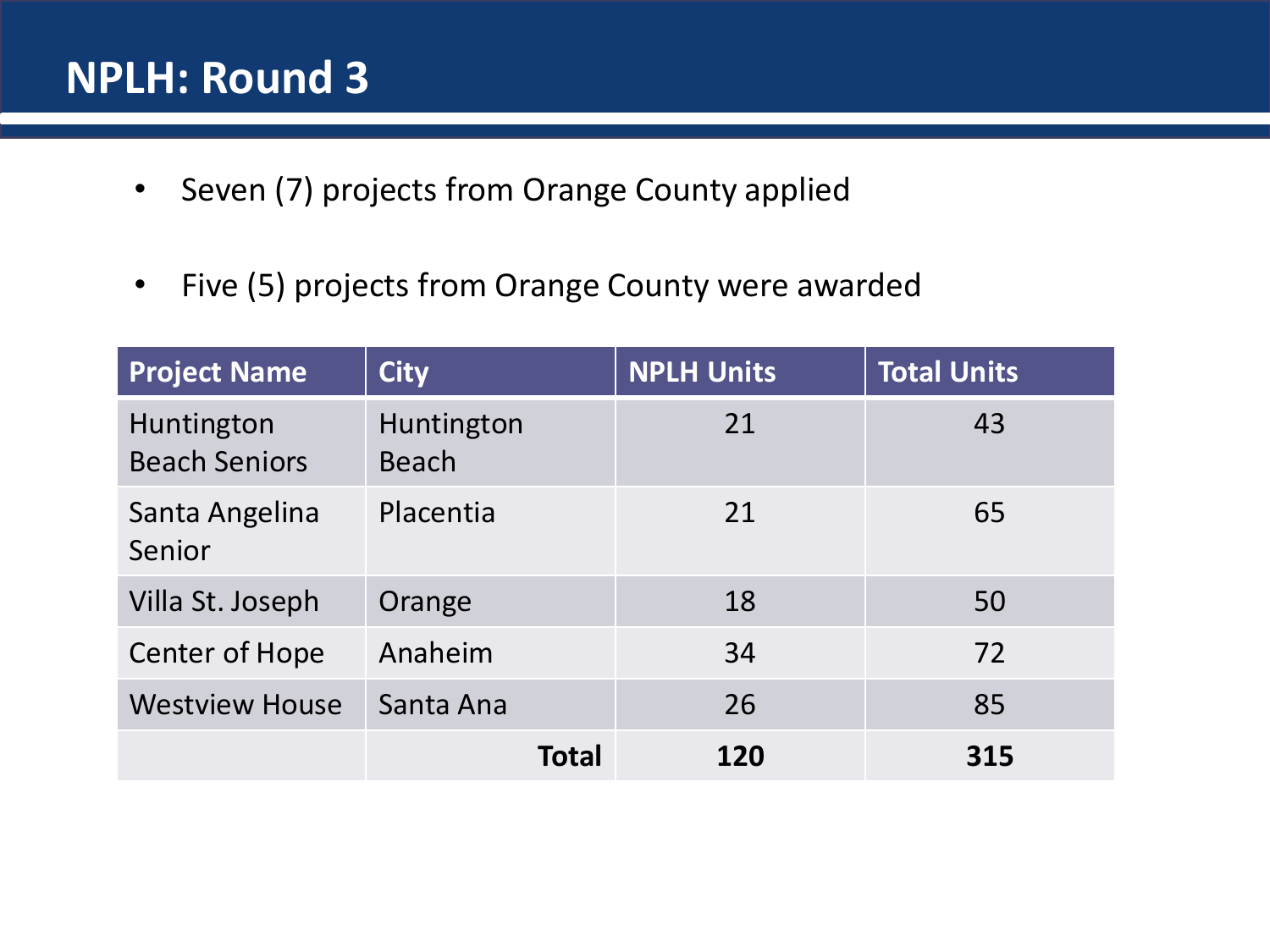#### **NPLH: Non Competitive**

- County of Orange received \$6,651,830 in Non Competitive Funding
- OC awarded Non Competitive Funding to three projects

| <b>Project Name</b>                | <b>City</b>                | <b>NPLH</b><br>Non Competitive<br><b>Units</b> | <b>Total Units</b> |
|------------------------------------|----------------------------|------------------------------------------------|--------------------|
| Huntington<br><b>Beach Seniors</b> | Huntington<br><b>Beach</b> | 15                                             | 43                 |
| Villa St. Joseph                   | Orange                     | 18                                             | 50                 |
| <b>Center of Hope</b>              | Anaheim                    | 16                                             | 72                 |
|                                    | <b>Total</b>               | 49                                             | 165                |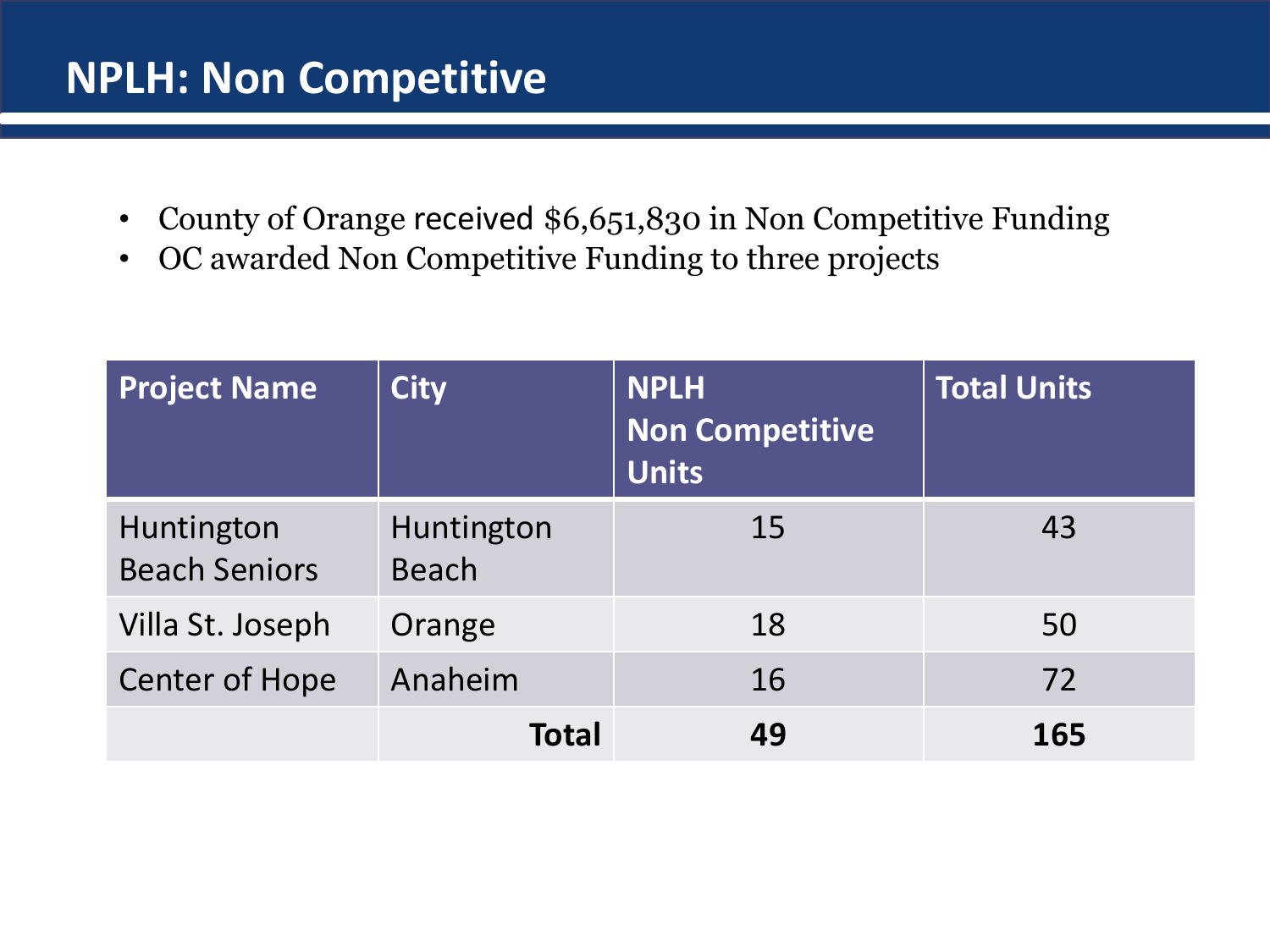#### **MHSA Housing Units: Completed**

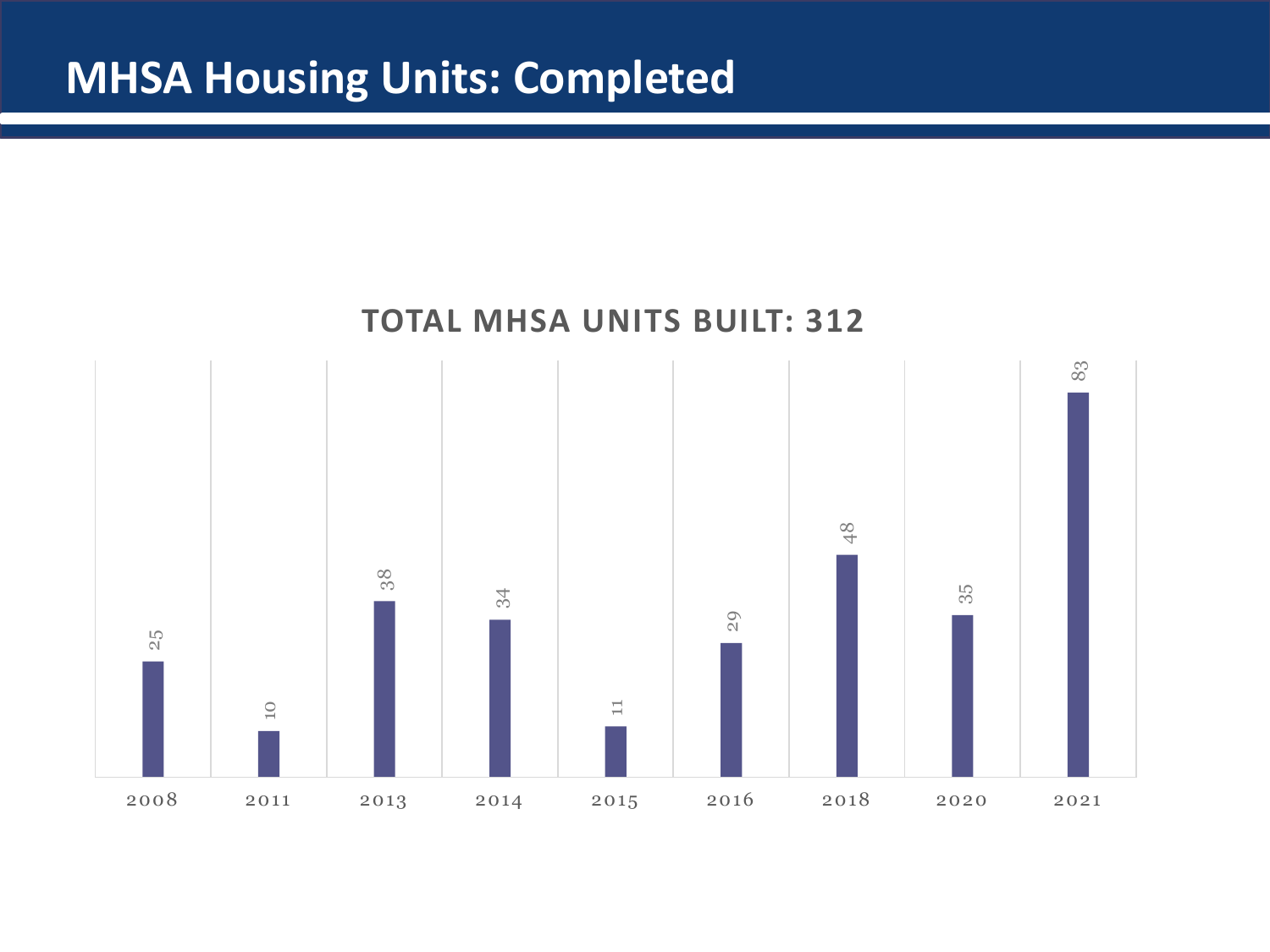# **MHSA Housing Units: Completed**

| <b>Name</b>                       | <b>City</b>  | One Time \$ Units | <b>MHSA Housing</b><br><b>Program Units</b> | <b>SNHP</b> | <b>MHSA Units</b> | <b>Total Units</b> | <b>Completed Date</b> |
|-----------------------------------|--------------|-------------------|---------------------------------------------|-------------|-------------------|--------------------|-----------------------|
| Diamond<br><b>Apartment Homes</b> | Anaheim      | 24                |                                             |             | 24                | 25                 | 2009                  |
| Doria I & 2                       | Irvine       | 10                | 10                                          |             | 20                | 134                | 2011 & 2013           |
| Avenida Villas                    | Anaheim      |                   | 28                                          |             | 28                | 29                 | 2014                  |
| <b>Cotton's Point</b>             | San Clemente |                   | 15                                          |             | 15                | 76                 | 2014                  |
| Capestone                         | Anaheim      |                   | 19                                          |             | 19                | 60                 | 2014                  |
| Alegre                            | Irvine       |                   | 11                                          |             | 11                | 104                | 2015                  |
| <b>Henderson House</b>            | San Clemente |                   | 14                                          |             | 14                | 14                 | 2016                  |
| Rockwood                          | Anaheim      |                   | 15                                          |             | 15                | 70                 | 2016                  |
| Depot at Santiago                 | Santa Ana    |                   | 10                                          |             | 10                | 70                 | 2018                  |
| <b>Fullerton Heights</b>          | Fullerton    |                   | 24                                          |             | 24                | 36                 | 2018                  |
| <b>Oakcrest Heights</b>           | Yorba Linda  |                   | 14                                          |             | 14                | 54                 | 2018                  |
| Santa Ana Arts<br>Collective      | Santa Ana    |                   |                                             | 15          | 15                | 58                 | 2020                  |
| Hero's Landing                    | Santa Ana    |                   |                                             | 20          | 20                | 57                 | 2020                  |
| Casa Querencia                    | Santa Ana    |                   |                                             | 28          | 28                | 57                 | 2021                  |
| Buena Esperanza                   | Anaheim      |                   |                                             | 35          | 35                | 70                 | 2021                  |
| Westminster<br>Crossing           | Westminster  |                   |                                             | 20          | 20                | 65                 | 2021                  |
| <b>Total</b>                      |              | 34                | 160                                         | 118         | 312               | 979                |                       |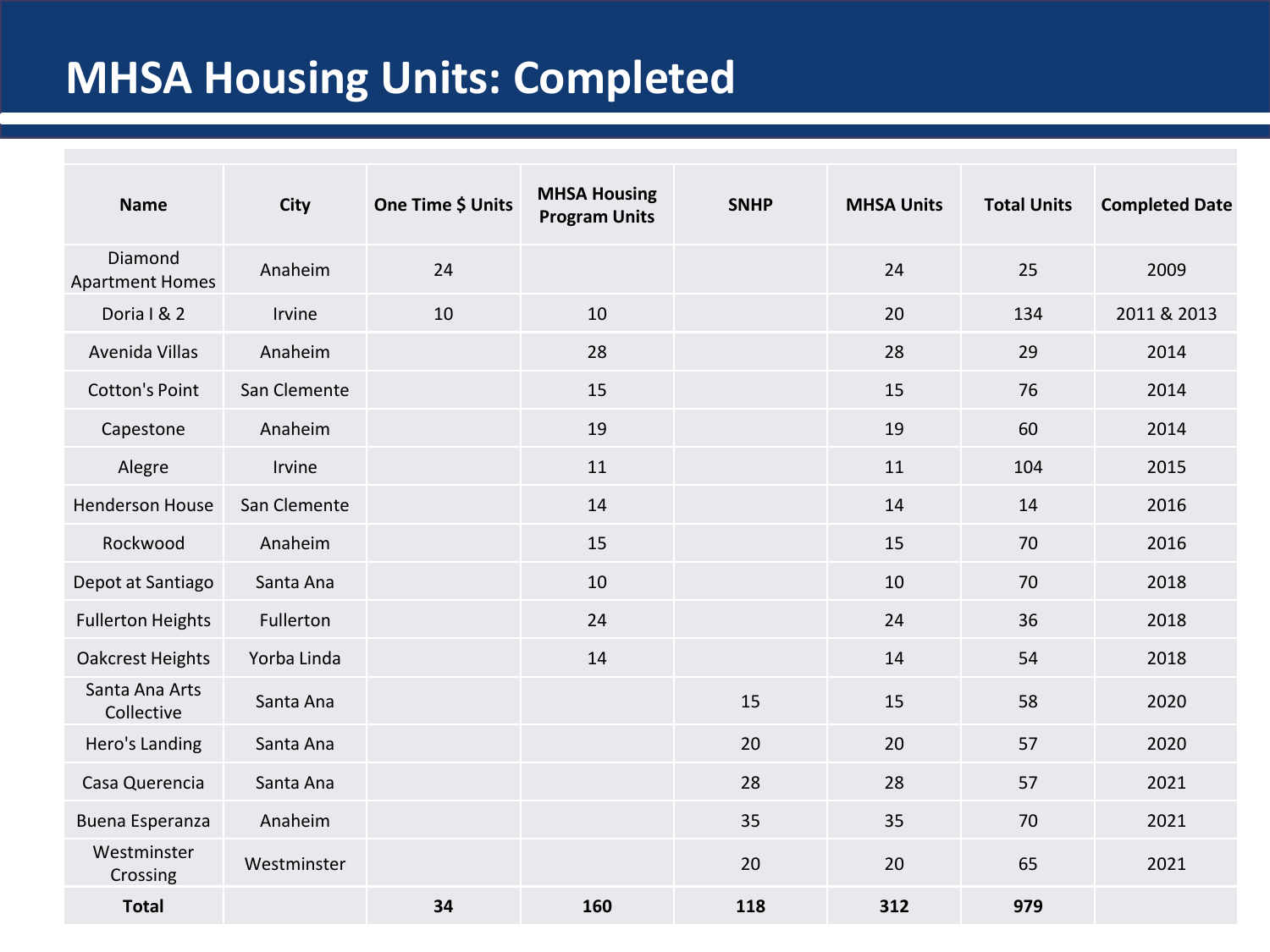# **MHSA Housing Units: PIPELINE**

#### Total MHSA Pipeline Units: 330

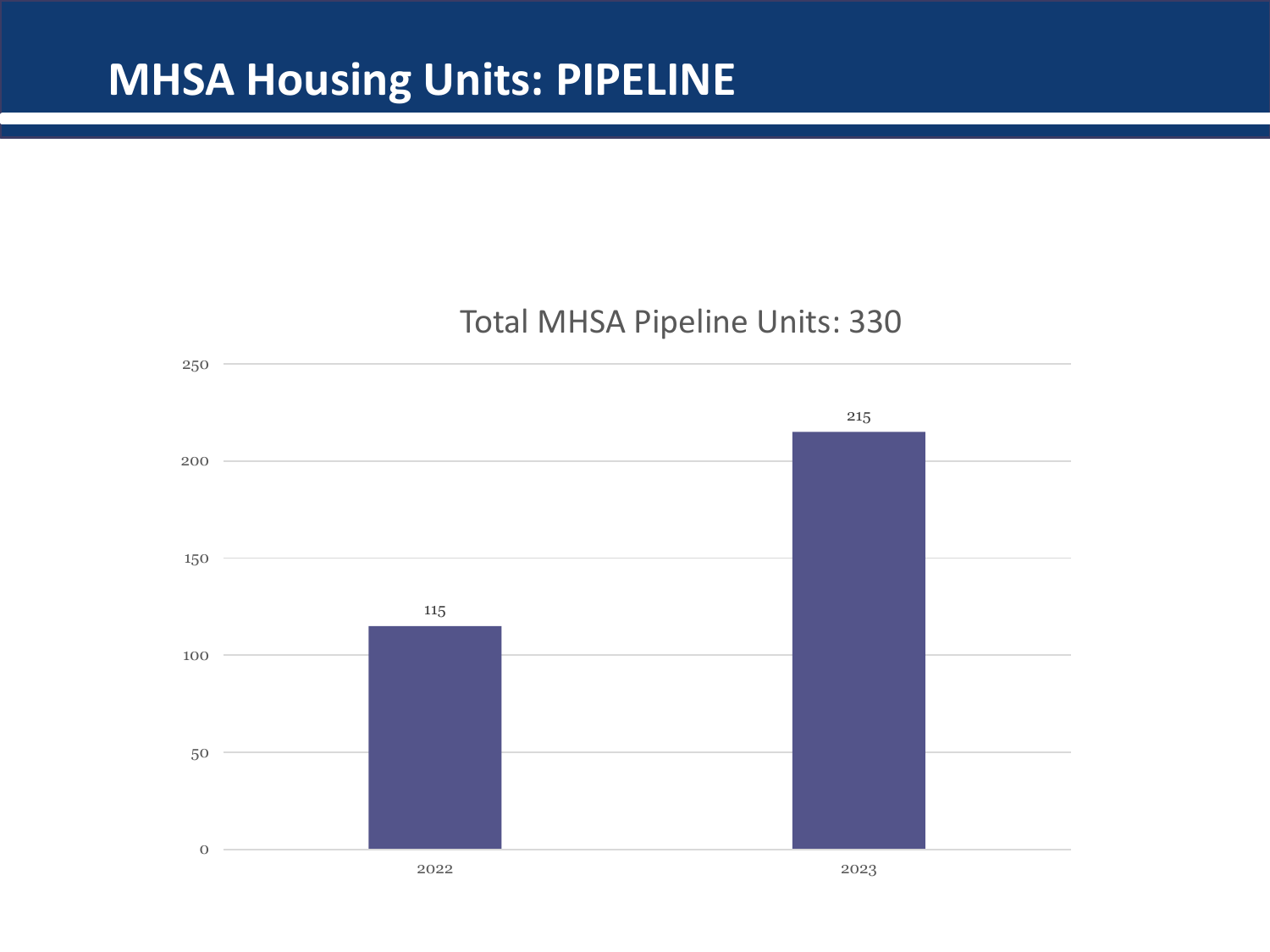# **MHSA Housing Units: Pipeline**

| <b>Name</b>                                      | City                   | <b>SNHP Units</b> | <b>NPLH</b><br>Round 1<br><b>Units</b> | <b>NPLH Non</b><br><b>Competitive</b><br><b>Units</b> | <b>NPLH</b><br><b>Round 3</b><br><b>Units</b> | <b>OCCR</b><br><b>NOFA</b> | <b>Trust Units</b> | <b>Total MHSA</b><br><b>Units</b> | <b>Total Units</b> | <b>Estimate</b><br><b>Completion</b> |
|--------------------------------------------------|------------------------|-------------------|----------------------------------------|-------------------------------------------------------|-----------------------------------------------|----------------------------|--------------------|-----------------------------------|--------------------|--------------------------------------|
| <b>Altrudy Seniors</b>                           | Yorba Linda            | 10                | 10                                     |                                                       |                                               |                            |                    | 10                                | 48                 | 2022                                 |
| <b>Airport Inn</b><br><b>Apartments</b>          | <b>Buena Park</b>      | 28                |                                        |                                                       |                                               |                            |                    | 28                                | 58                 | 2022                                 |
| <b>Casa Paloma</b>                               | Midway City            | 24                |                                        |                                                       |                                               |                            |                    | 24                                | 71                 | 2022                                 |
| <b>Francis Xavier</b>                            | Santa Ana              | 13                | 9                                      |                                                       |                                               |                            |                    | 13                                | 17                 | 2022                                 |
| <b>Legacy Square</b>                             | Santa Ana              | 10                | 16                                     |                                                       |                                               |                            |                    | 16                                | 93                 | 2022                                 |
| <b>The Groves Senior</b><br><b>Apartments</b>    | San Juan<br>Capistrano | 10                |                                        |                                                       |                                               |                            |                    | 10                                | 75                 | 2022                                 |
| <b>North Harbor Village</b>                      | Santa Ana              |                   |                                        |                                                       |                                               |                            | 14                 | 14                                | 90                 | 2022                                 |
| Villa St. Joseph                                 | Orange                 | 18                |                                        | 18                                                    | 18                                            |                            |                    | 18                                | 50                 | 2023                                 |
| <b>Lincoln Avenue</b><br><b>Apartments</b>       | <b>Buena Park</b>      | 10                |                                        |                                                       |                                               |                            |                    | 10                                | 55                 | 2023                                 |
| <b>Huntington Beach</b><br><b>Senior Housing</b> | Huntington Beach       |                   |                                        | 15                                                    | 21                                            | 21                         |                    | 21                                | 43                 | 2023                                 |
| <b>Center for Hope</b>                           | Anaheim                |                   |                                        | 16                                                    | 34                                            | $\overline{4}$             | 16                 | 34                                | 72                 | 2022                                 |
| <b>Westview</b>                                  | Santa Ana              |                   |                                        |                                                       | 26                                            | 26                         |                    | 26                                | 85                 | 2023                                 |
| <b>Orchard View</b><br><b>Gardens</b>            | <b>Buena Park</b>      | 8                 |                                        |                                                       |                                               |                            | 5                  | 13                                | 66                 | 2023                                 |
| <b>Cartwright Family</b><br><b>Apartments</b>    | Irvine                 | 10                |                                        |                                                       |                                               |                            |                    | 10                                | 60                 | 2023                                 |
| Santa Angelina Senior<br><b>Community</b>        | Placentia              | 16                |                                        |                                                       | 21                                            |                            | 5                  | 21                                | 65                 | 2023                                 |
| <b>Meadows Senior</b><br><b>Apartments</b>       | Lake Forest            |                   |                                        |                                                       |                                               |                            | $\overline{7}$     | $\overline{7}$                    | 65                 | 2023                                 |
| <b>Paseo Adelanto</b>                            | San Juan<br>Capistrano |                   |                                        |                                                       |                                               | 24                         | 24                 | 24                                | 50                 | 2023                                 |
| <b>Crossroads at</b><br>Washington               | Santa Ana              |                   |                                        |                                                       |                                               |                            | 15                 | 15                                | 86                 | 2023                                 |
| <b>Anaheim Midway</b>                            | Anaheim                |                   |                                        |                                                       |                                               |                            | 8                  | 8                                 | 86                 | 2023                                 |
| <b>Mountain View</b>                             | Lake Forest            | 8                 |                                        |                                                       |                                               |                            |                    | 8                                 | 71                 | 2023                                 |
|                                                  | <b>Total</b>           | 165               | 35                                     | 49                                                    | 120                                           | 75                         | 94                 | 330                               | 1306               |                                      |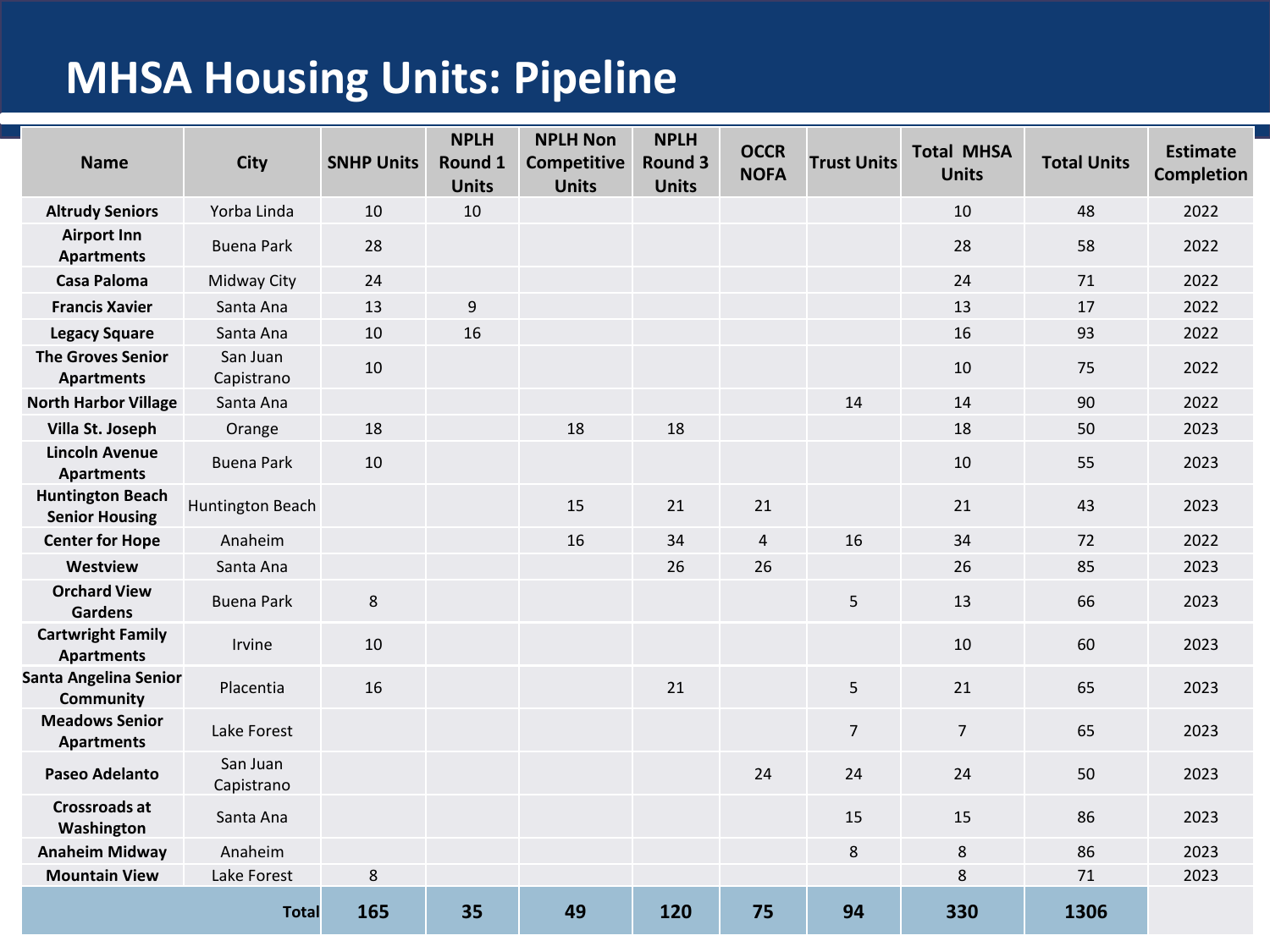### **What is Permanent Supportive Housing?**

Three Crucial Components of Permanent Supportive Housing

Affordable Housing

These three elements have to work together, and also within the context of the larger community

Property and **Housing** Management Supportive **Services**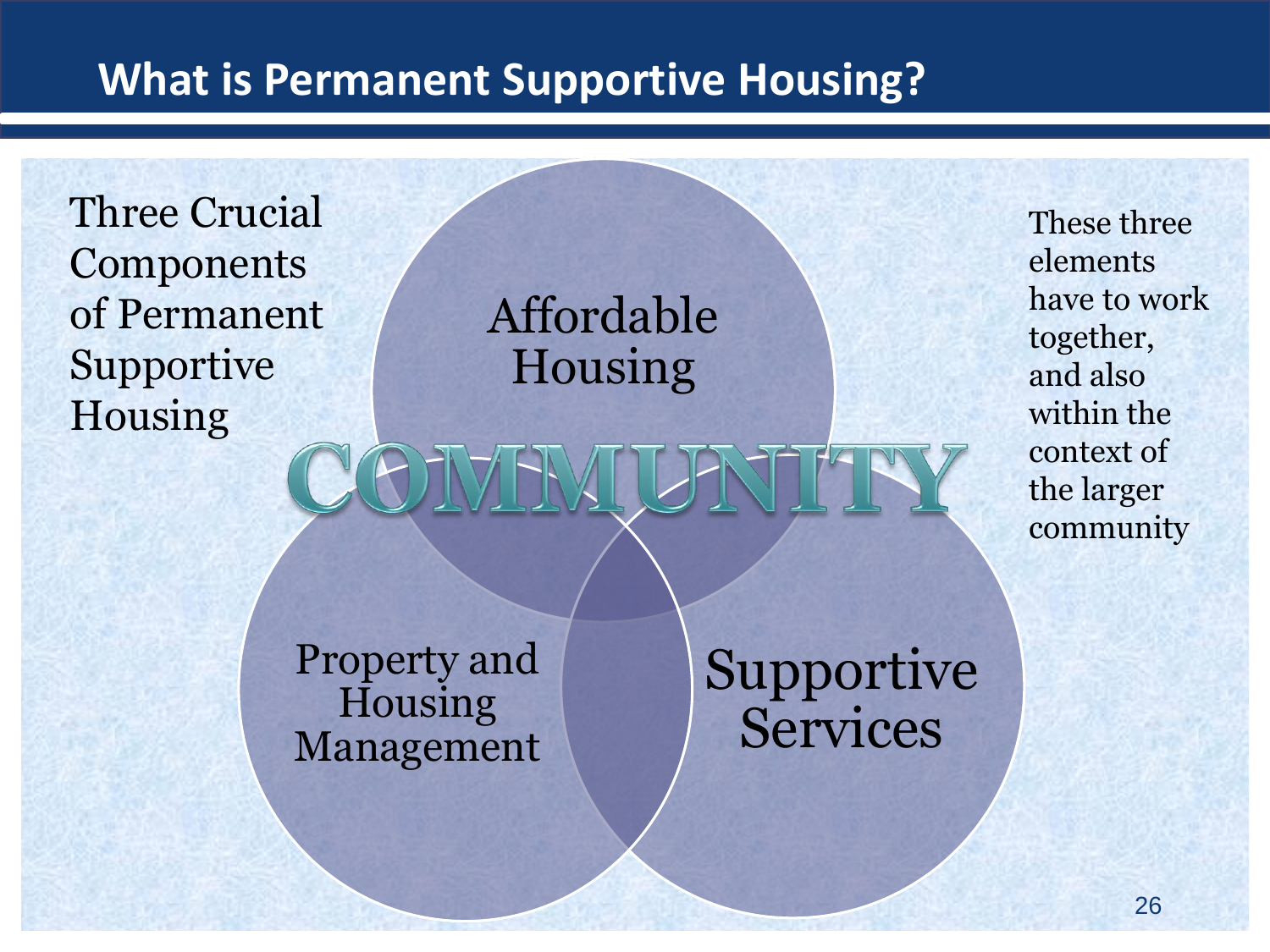#### **Permanent Supportive Housing: Supportive Services**

- Supportive Housing is a combination of affordable housing with indefinite leasing and supportive services
- Designed to help vulnerable individuals and families use stable housing as a platform for health, recovery and personal growth
- Each MHSA funded housing development provides on-site support services to all residents
- Services are voluntary
- Services are unique to meet the needs of the individual
- Services are focused on housing sustainability and helping the tenants meet life goals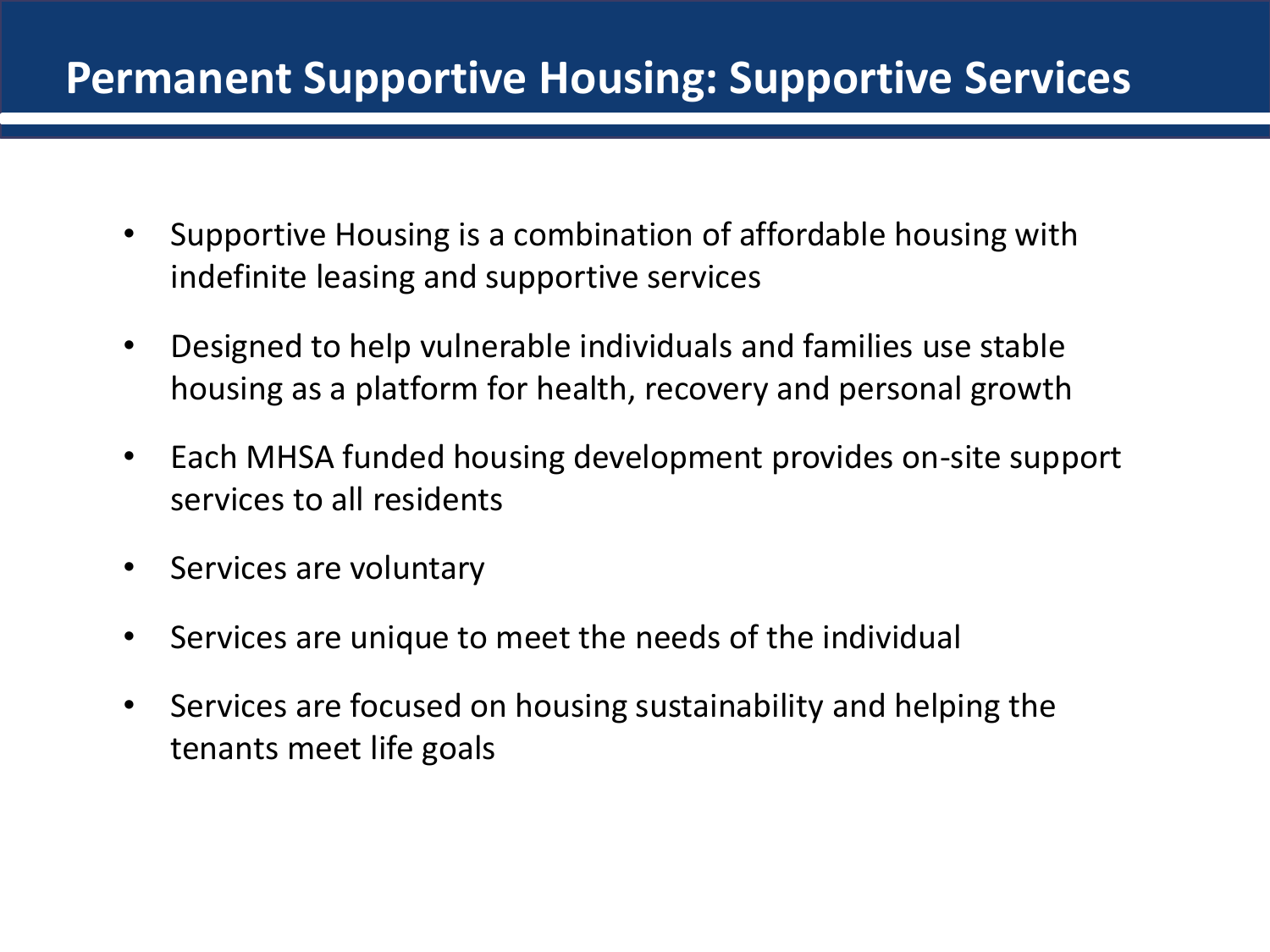#### **Examples of On-site Support Services**

- <sup>o</sup> Open office hours
- <sup>o</sup> Advocacy
- <sup>o</sup> On-site social events
- <sup>o</sup> Monthly events calendar
- <sup>o</sup> Engagement services
- <sup>o</sup> Assist residents to access treatment
- <sup>o</sup> Link to community resources
- $\circ$  Group activities that promote wellness
- $\circ$  Therapeutic interventions and/or assessments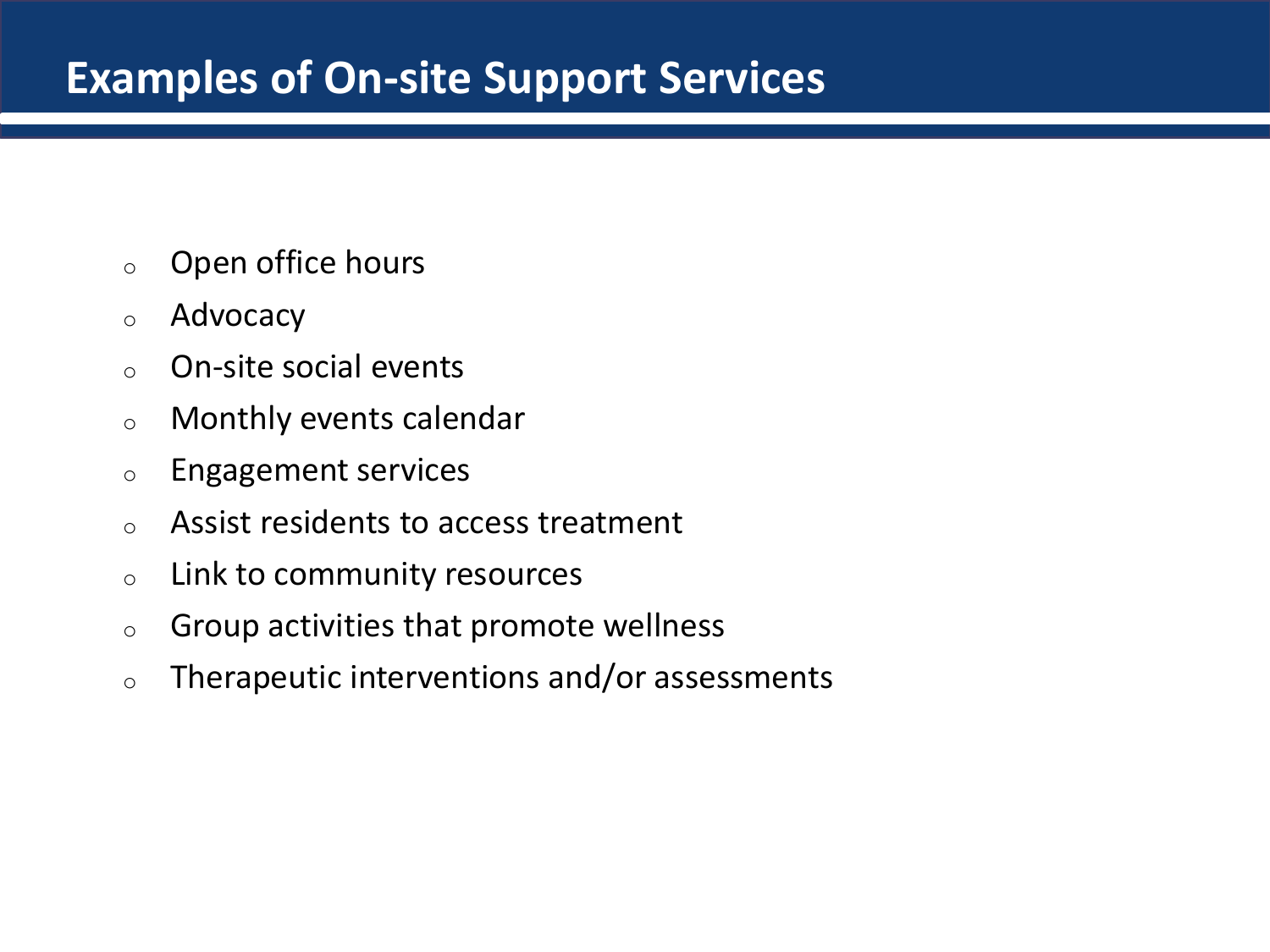#### **MHSA Housing Development: A Collaborative Process**

- Orange County Community Resources (OCCR)
- California Department of Housing and Community Development (HCD)
- California Housing Finance Agency(CalHFA)
- Corporation for Supportive Housing (CSH)
- OC Housing Finance Trust
- Housing Authorities
- OCHCA (Behavioral Health)
- Housing Developers
- Property Management
- Service Providers

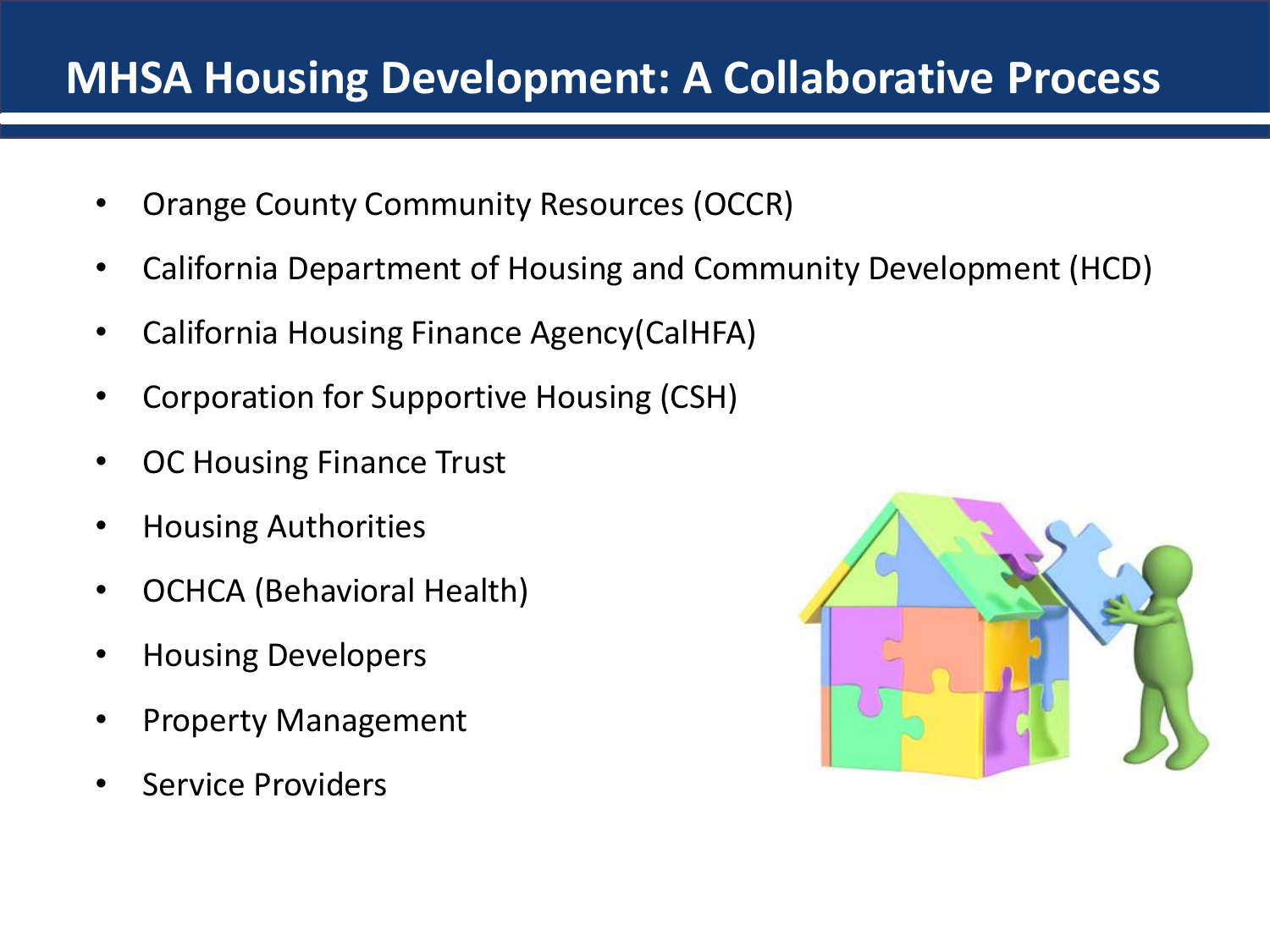# **How does a development move forward for approval?**

- Housing developer submits an EOI (Expression of Interest) to HCA and/or OCCR or applies under the OCCR NOFA or OCHFT NOFA (depending on the funding i.e. NPLH vs. SNHP/MHSA)
- HCA and OCCR conduct a review of the project's appropriateness and financial viability (lasagna funding) and if submitted under a NOFA reviewed per NOFA policy.
- HCA, OCCR and CSH meet with developer to discuss the project
- If recommended to proceed, financial terms negotiated and service plans reviewed and finalized.
- The development and supporting documentation is submitted to the appropriate Board for approval (BOS and/or OCHFT Board).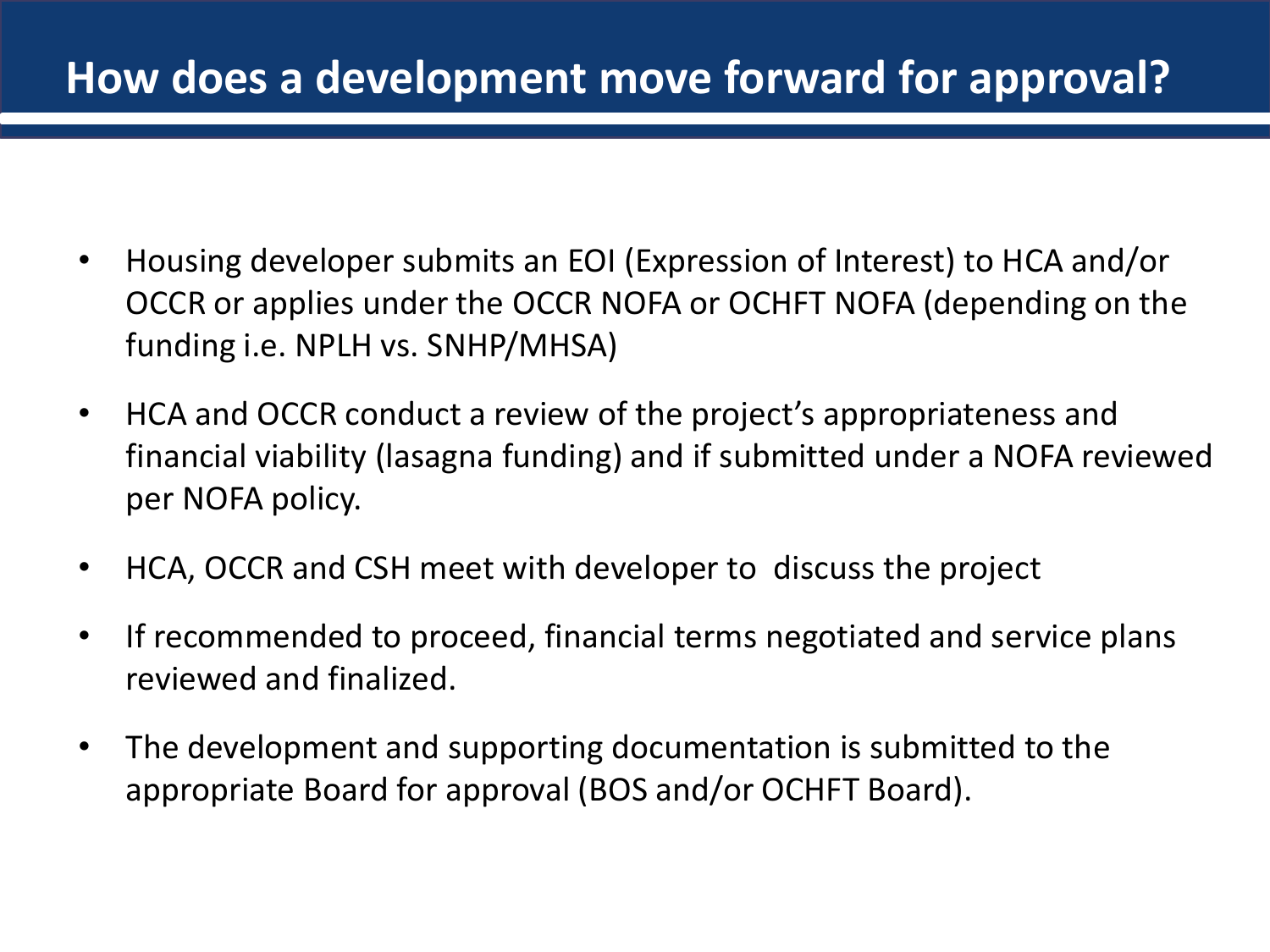- How far along is the project in securing multiple funding sources? (Discussions vs letter of commitment)
- Are the timelines for funding compatible/realistic?
- How far along is the project in development? (Projects come to us ranging from initial concepts to gap funding)
- How far along is the developer in obtaining site control? (Do they own the property? Is it zoned accordingly? Any conflicts with city ordinances?)
- Has the developer received city and community input?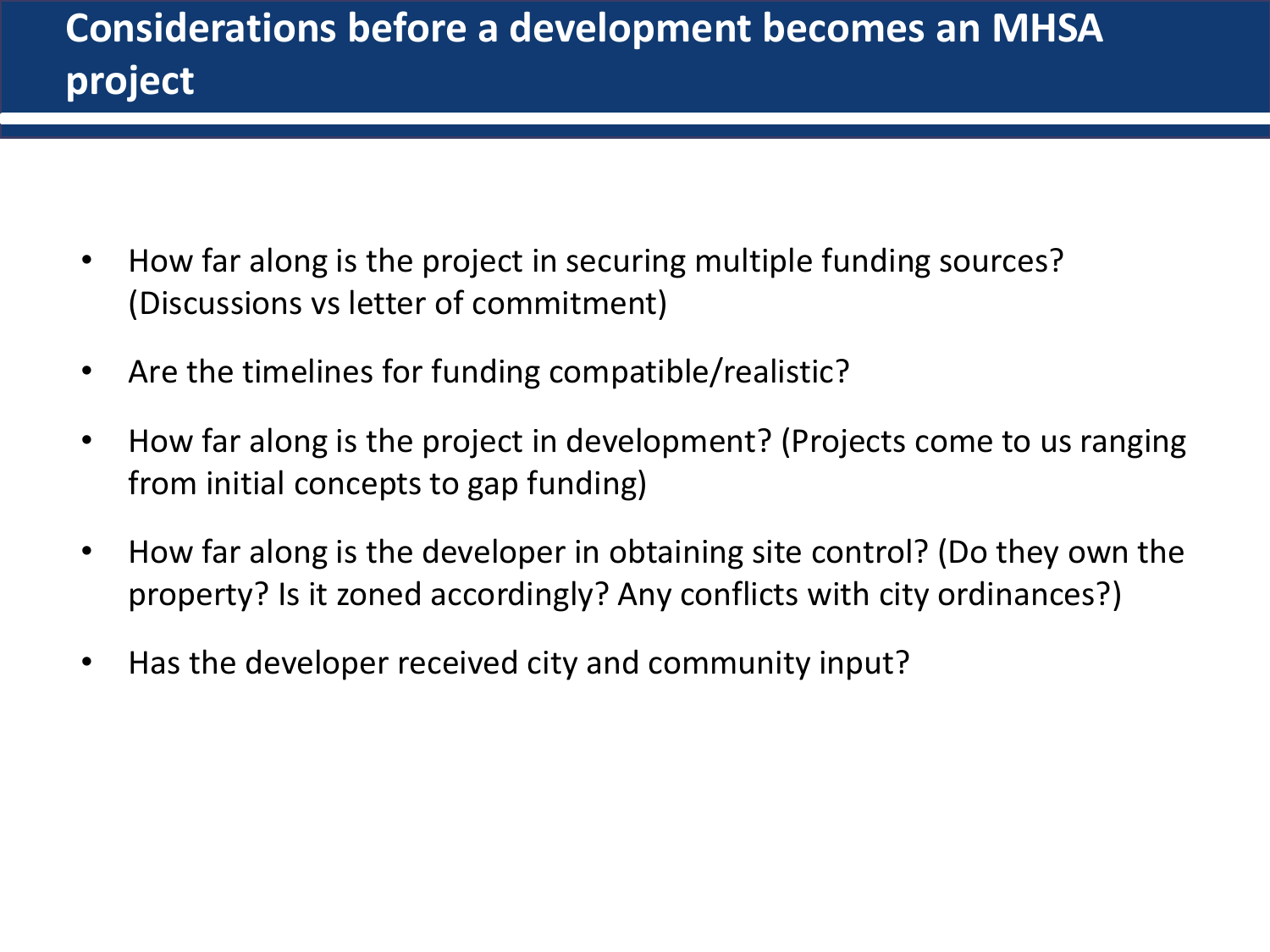# **Considerations before a development becomes an MHSA project**

- How many MHSA units is the developer requesting?
- Is this integrated housing? (Integrated is preferred)
- What SPA/location is the development in? Is it in an area that we have very little PSH?
- Is the development in an area where our participants have access to transportation/services/employment?
- What size are the units?
- What are the amenities/community space being offered?
- Does it meet the needs of the target population